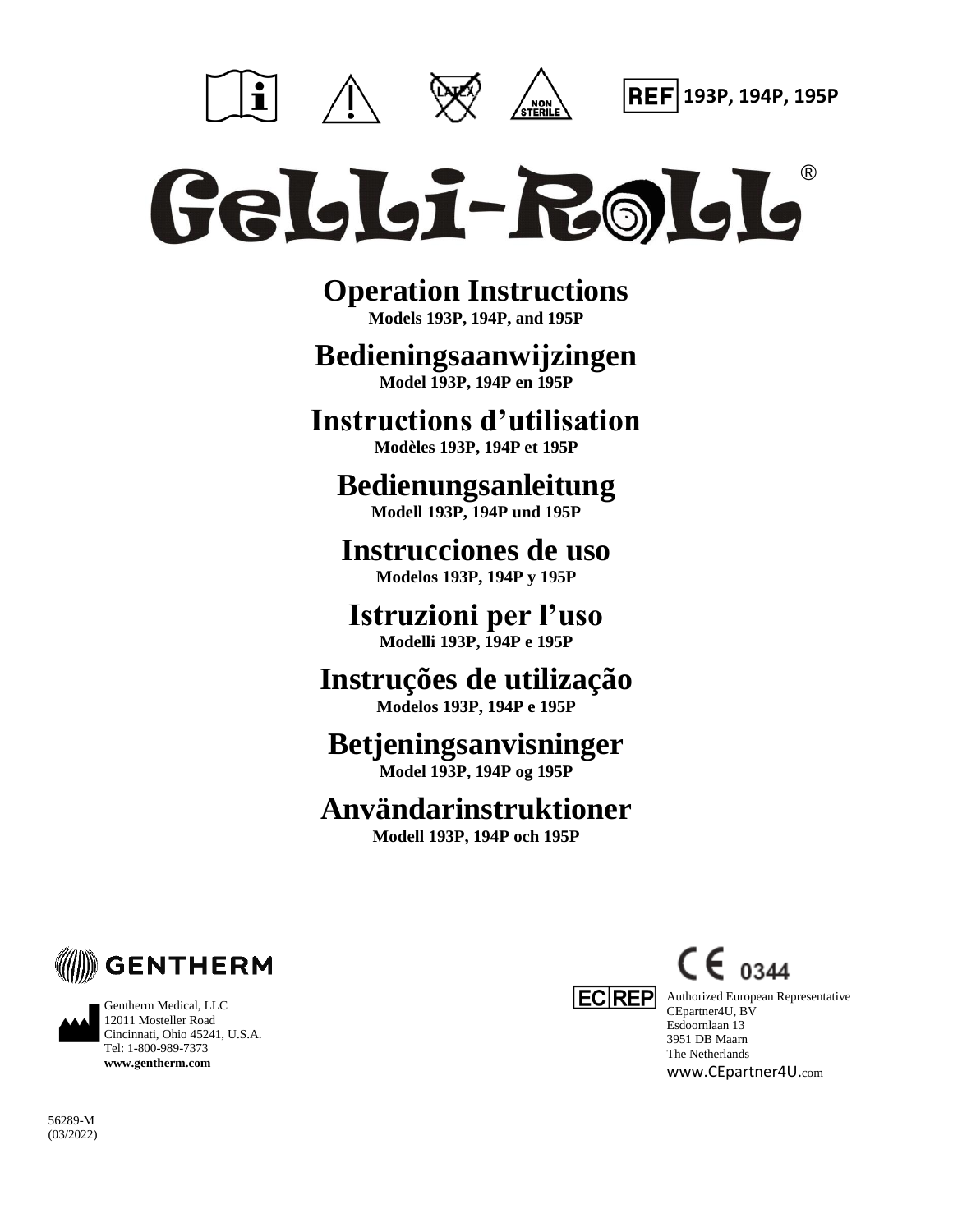*EN*

## **WARNINGS**

- Physicians order is required for temperature setting and for use of therapy. Patients should be checked at least every 20 minutes or as directed by a physician. Higher risk patients; including pediatric, temperature sensitive patients and operating room patients should be checked more frequently.
- Monitor patient skin temperature and condition paying particular attention to all bony prominences. Notify physician for changes in patient condition.
- Follow physician order/hospital policy for discontinuation of therapy. Notify physician for changes in patient condition.
- The area between the patient and the pad should be kept dry to avoid injury to the patient. Prep solutions have been reported to injure the skin when allowed to remain between patients and a water-circulating heating pad during prolonged procedures.
- Do not use with a patient with an ischemic limb. Thermal injury may occur.
- Do not use the device distal to arterial cross clamping. Non-observance can lead to thermal injury.
- Leaky pads or hoses should never be used. Water leaks present a risk of patient infection and should be handled accordingly.
- Do not place additional heat sources between the patient and the Gelli-Roll®. Tissue damage may result.
- Do not block fluid pathways with positioning accessories. Patient therapy may be interrupted.
- Do not position Gelli-Roll® at an incline. Potential for unexpected patient movement.
- Proper cleaning procedures must be maintained to prevent cross contamination.
- Do not place sharp objects in contact with pad as punctures may occur. Do not use pins or any instruments with sharp tips to secure pad or objects to the pad. Water leaks present a risk of patient infection and should be handled accordingly.

## **PRECAUTIONS**

- Caution: Federal law restricts this device to sale by or on the order of a licensed healthcare professional.
- Presence of water or gel on the pad while the pad is not operating may cool the patient.
- Use of unapproved equipment or hoses is not recommended. The Gelli-Roll<sup>®</sup> has been designed and tested for use with GENTHERM thermal regulating systems only.
- Do not use alcohol to clean the Gelli-Roll®. Alcohol may cause pad and unit deterioration.
- Conductive pad therapy effectiveness will be reduced if pad is not in direct contact with the patient. Do not place multiple layers of sheets, or other objects that will reduce heat transfer between the pad and the patient.
- The Gelli-Roll® reusable hyper-hyperthermia blanket has a useful life of two (2) years.

## **INDICATIONS FOR USE**

• The Gelli-Roll® reusable hyper-hypothermia blanket is intended to be used by trained healthcare professionals as part of GENTHERM's thermal regulating systems, specifically the Blanketrol® II, Blanketrol® III, Hemotherm®, Norm-O-Temp®, or Micro-Temp® LT\* to lower or to raise a patient's temperature and/or maintain a desired patient temperature through conductive heat transfer. \*Note: Only the Cat#193P has been approved for use with the Micro-Temp® LT device.

## **CONTRAINDICATIONS**

• None Known.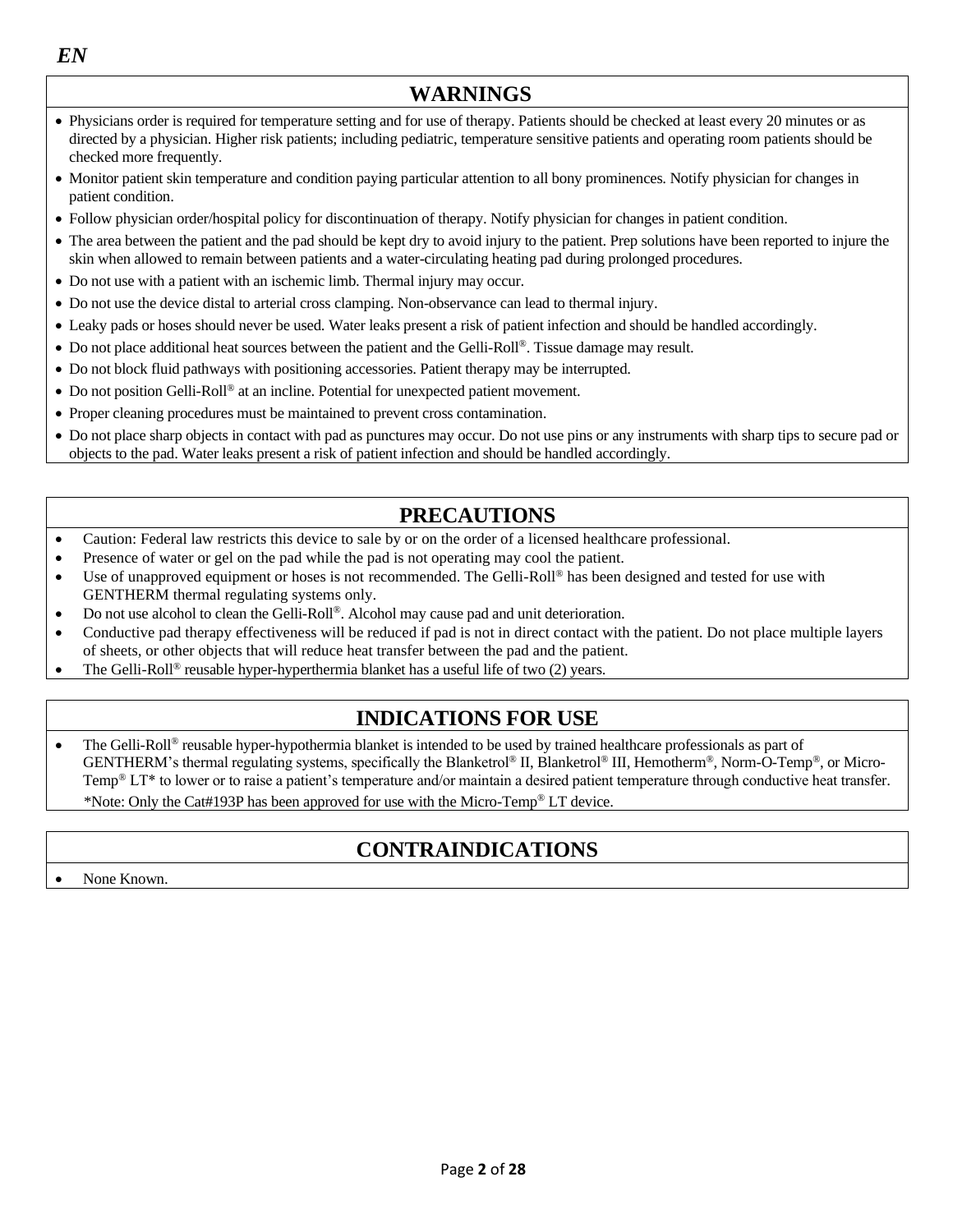- **SET UP** 1. Place the rolled Gelli-Roll® on the bed, stretcher or OR table. Unrolling the pad prior to the warming period may increase the time needed for the pad to reach the desired temperature.
- 2. Connect the male coupling and the female coupling from the Cat#286 hose to the unit. Make sure they "click" as they lock together.
- 3. Attach the pad to the Cat#286 hose by inserting the pad connectors into the hose connectors. Connectors should "click" as they lock together.
- 4. Check the equipment reservoir to ensure it is full of sterile water or water that has been passed through a filter less than or equal to 0.22 microns. Turn the unit on and select the desired temperature setting. The unit should be turned on approximately 45 minutes prior to first use, preferably first thing in the morning.
- 5. Setting of temperature is dependent upon patient's core temperature and patient's clinical condition. This temperature should be adjusted as required to attain and/or maintain target core temperature according to the physician's order.
- 6. After the allotted time, unroll the Gelli-Roll®. Ensure that the pad lays flat with the hose routed without kinks towards the unit. Check pad before each use for product integrity (i.e. no leaks, flow is normal, etc.).
- 7. If cooling mode is selected, cool-down will take approximately 40 minutes.
- 8. After filling and positioning, make sure the pad and hose are free of kinks that may restrict flow.

## **OPERATING INSTRUCTIONS**

- Follow the thermal regulating system operation manual for operating instructions.
- To discontinue therapy: turn the regulating system off. The water in the pad will automatically drain back into the unit. Allow it to fully drain before disconnecting the pad from the unit or removing from bed.

## **CLEANING**

• For cleaning and disinfecting, always use conventional hospital-approved topical equipment cleaners and disinfectants that do not contain alcohol. Pads are washable at temperatures of approximately  $108^{\circ}F(42.2^{\circ}C)$ . Make sure pads do not enter washing machines or dryers. Avoid alcohol and other strong, undiluted disinfectants. These may cause staining or hardening of the pad's outer skin. Thoroughly rinse product with clear water to remove any residue from cleaning solutions. A solution composed of 1:10 parts bleach to water can also be used for cleaning purposes.

**Note:** Do not use gas sterilization or autoclaving for cleaning and disinfecting this product.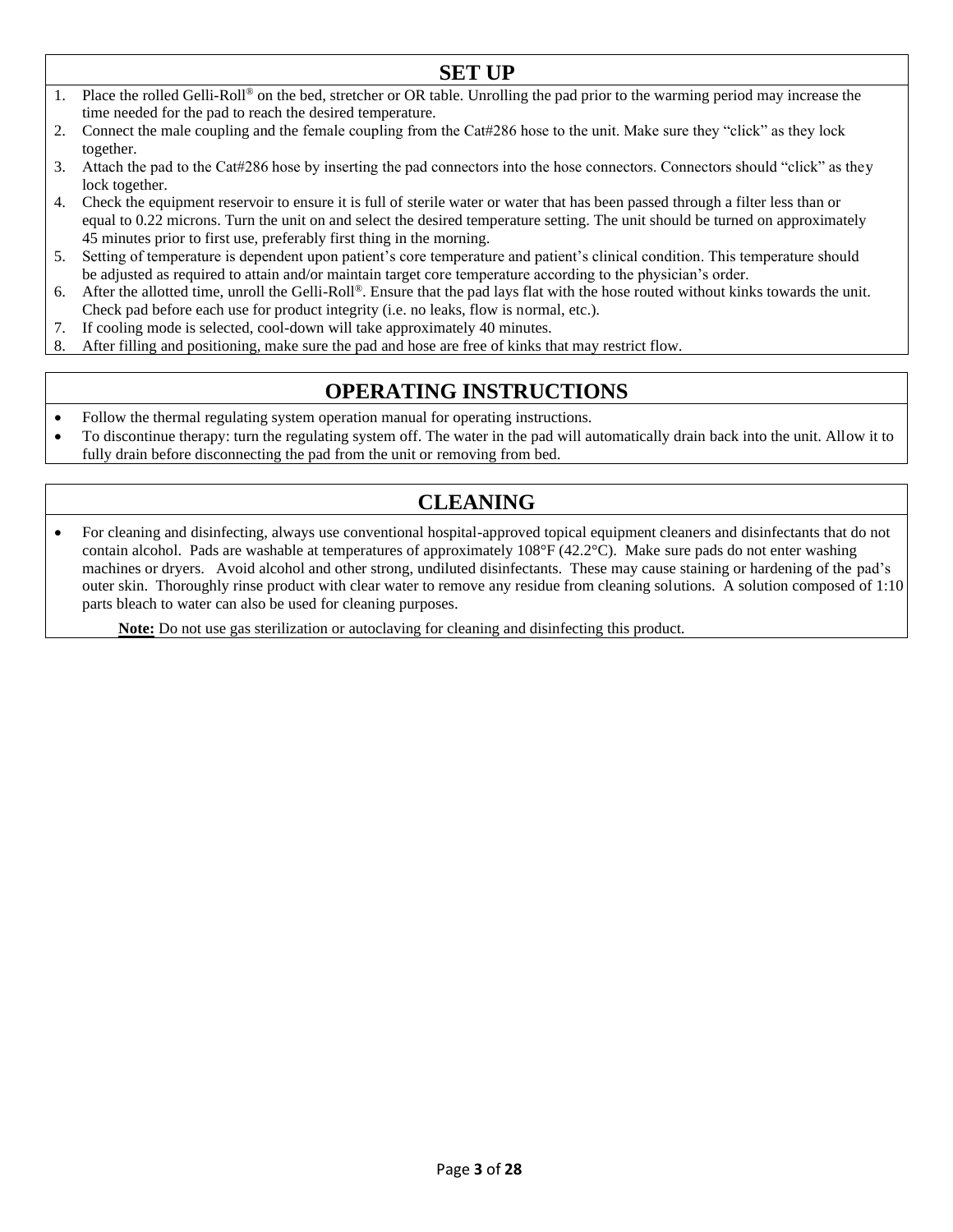## **MAINTENANCE AND SERVICE**

#### **Level I Repair**

(Use GENTHERM Repair Kit #169 included with pad)

Maintenance and service activities will sometimes overlap. In general, maintenance refers to any activity that does not require a certified technician. Maintenance may be performed by healthcare personnel or by other trained persons. The following actions are considered maintenance:

- 1. Inspecting, cleaning, and disinfecting pads, and hoses.
- 2. Replacing hoses, other accessories.

Service refers to any activity that requires a Medical Equipment Service Technician, Certified Biomedical Electronics Technician, or a Certified Clinical Engineer.

The following actions are considered service:

- 1. Repair of Gel Pad.
- 2. Replacing hoses, and other accessories.
- 3. Other Repairs.

For repair of the Gel Pad Only. Using Repair Kit provided:

- Area to be repaired must be clean and dry before applying repair tape.
- 2. Any sticky surface exposed at damaged area may be cleaned with mineral oil. Remove mineral oil residue using warm, soapy water. Dry surface completely before applying tape.
- 3. Measure damaged area and cut repair tape to size. Allow  $\frac{1}{4}$  overlap on all sides.
- 4. Carefully peel back approximately ½" of brown release paper and crease it.
- 5. Carefully apply exposed portion of clear tape to damaged surface. Push out any air bubbles, which may be trapped beneath the tape.
- 6. Continue to carefully apply repair tape while slowly removing paper backing. Push out any air bubbles.

#### **Other Repair**

If a fold / kink is observed in the internal pad:

- 1. Lay the Gelli-Roll® flat on a solid surface.
- 2. Hold the Gelli-Roll® by the foot of the pad.
- 3. Gently shake the Gelli-Roll® like a small carpet until the fold / kink is removed.

## **STORAGE**

- Always handle Gelli-Roll<sup>®</sup> pads carefully. Never tear them away from the bed, stretcher, or OR table. Lifting the product from the corners may stretch the outer skin, causing stretch marks or tears. Pads should be rolled and cradled (like a baby) when lifted or carried. Carrying them unsupported can stretch the outer skin and cause undue stress that may result in splitting. Carts can be used for larger pads. These products are constructed to existing standards of quality control and should be usable for long periods with proper care.
- Pads should be stored in a dry area, in flat or rolled position (never folded). Keep pads out of direct sunlight. Keep cabinet doors and other sharp objects from coming in contact with pad surfaces at all times.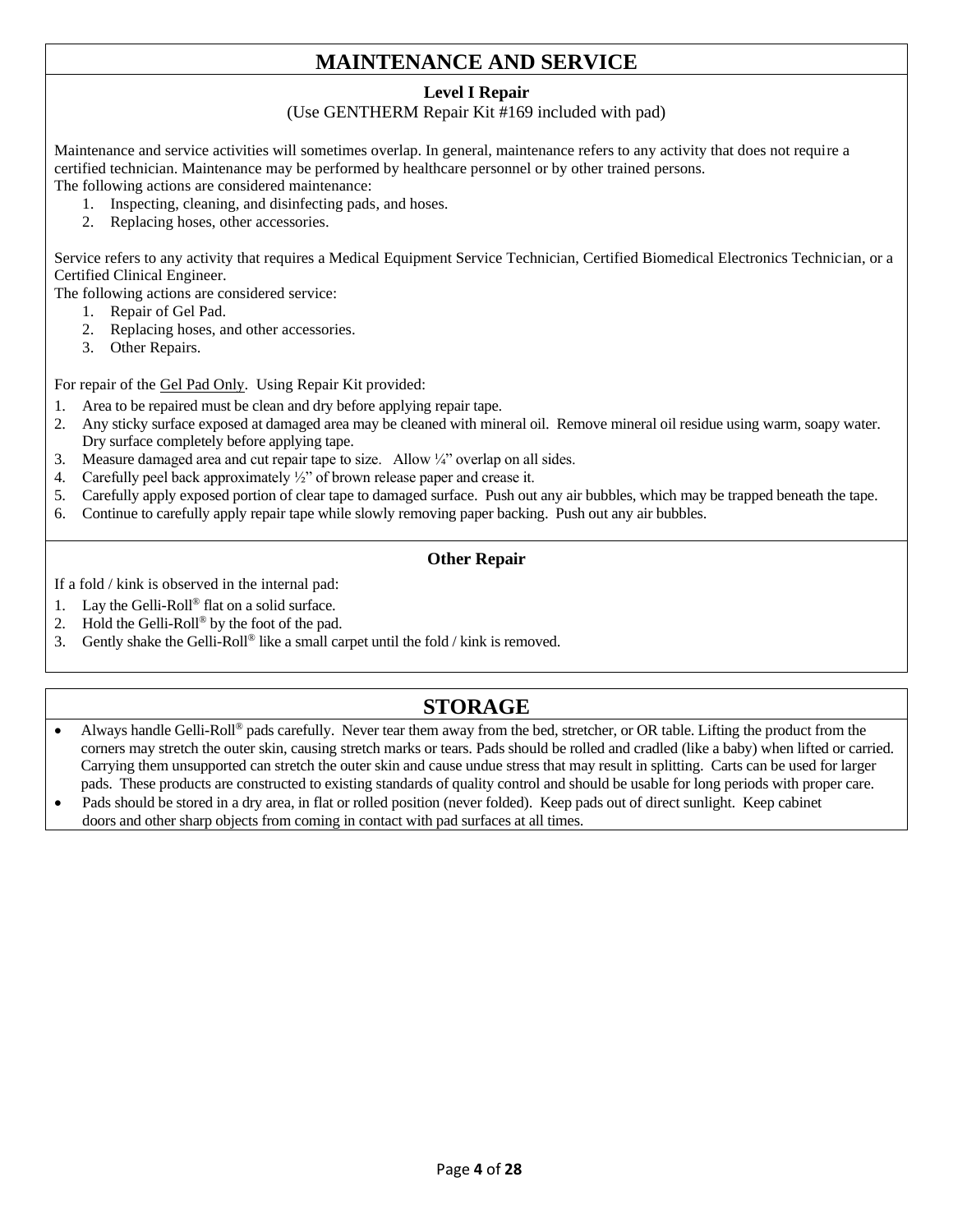*NL*

#### **WAARSCHUWINGEN** • Voor instelling van de temperatuur en voor gebruik van de therapie is een voorschrift van de arts nodig. Patiënten moeten ten minste iedere 20 minuten of volgens aanwijzing van de arts worden gecontroleerd. Patiënten met een hoger risico, zoals pediatrische patiënten, temperatuurgevoelige patiënten en patiënten in de operatiekamer moeten vaker worden gecontroleerd. • Bewaak de huidtemperatuur en toestand van de patiënt, waarbij speciale aandacht moet worden besteed aan alle botuitsteeksels. Stel de arts op de hoogte van veranderingen in de toestand van de patiënt. • Houd u aan het voorschrift van de arts of het ziekenhuisbeleid met betrekking tot stopzetting van de therapie. Stel de arts op de hoogte van veranderingen in de toestand van de patiënt. • Het gebied tussen de patiënt en de pad moet droog worden gehouden om letsel bij de patiënt te voorkomen. Er is gemeld dat prepoplossingen tijdens lange ingrepen de huid beschadigen wanneer zij achterblijven tussen de patiënt en een verwarmingspad met watercirculatie. • Niet gebruiken bij een patiënt met een ischemisch lidmaat. Er kan thermisch letsel optreden. • Gebruik het hulpmiddel niet distaal van de arteriële kruisklem. Als deze waarschuwing niet in acht wordt genomen, kan dit tot thermisch letsel leiden. • Lekkende pads of slangen mogen nooit worden gebruikt. Waterlekken vormen een infectierisico voor de patiënt en moeten als zodanig worden behandeld. • Plaats geen extra warmtebronnen tussen de patiënt en de Gelli-Roll®. Dit kan leiden tot weefselschade. • Blokkeer de vloeistofpaden niet door er accessoires op te plaatsen. De therapie van de patiënt kan onderbroken worden. • Leg de Gelli-Roll® niet op een hellend vlak. De patiënt zou onverwacht kunnen bewegen. • Goede reinigingsprocedures moeten worden gevolgd om kruisbesmetting te voorkomen.

• Zorg dat er geen scherpe voorwerpen in contact komen met het kussen, dit zou gaatjes kunnen maken. Gebruik geen pennen of instrumenten met scherpe tip om het kussen vast te maken of om voorwerpen aan het kussen vast te maken. Waterlekken vormen een infectierisico voor de patiënt en moeten als zodanig worden behandeld.

## **VOORZORGSMAATREGELEN**

- Let op: Krachtens de federale wetgeving in de VS mag dit product alleen door of op voorschrift van een bevoegde zorgverlener worden verkocht.
- Wanneer er water of gel op de pad aanwezig is terwijl de pad niet werkt, kan de patiënt hierdoor afkoelen.
- Het gebruik van niet-goedgekeurde apparatuur of slangen wordt afgeraden. De Gelli-Roll® is ontworpen en getest voor uitsluitend gebruik met GENTHERM-warmteregelsystemen.
- Gebruik geen alcohol om de Gelli-Roll® te reinigen. Alcohol kan de pad en het apparaat aantasten.
- De doeltreffendheid van geleidende kussentherapie vermindert als het kussen niet in direct contact is met de patiënt. Breng nooit meerdere lagen lakens of andere voorwerpen aan die de warmteoverdracht tussen kussen en patiënt verminderen.
- De Gelli Roll® herbruikbare hyper hyperthermie deken heeft een levensduur van twee (2) jaar

## **GEBRUIKSINDICATIES**

• De Gelli-Roll® herbruikbare hyper-/hypothermiepad is bedoeld voor gebruik door getrainde zorgverleners als onderdeel van GENTHERM's warmteregelsystemen, met name de Blanketrol® II, Blanketrol® III, Hemotherm®, Norm-O-Temp® of Micro-Temp® LT\* om de temperatuur van een patiënt te verlagen of te verhogen en/of de gewenste patiënttemperatuur in stand te houden via conductieve warmteoverdracht.

\*N.B. Alleen cat.nr. 193P is goedgekeurd voor gebruik met het Micro-Temp® LT apparaat

## **CONTRA-INDICATIES**

Geen bekend.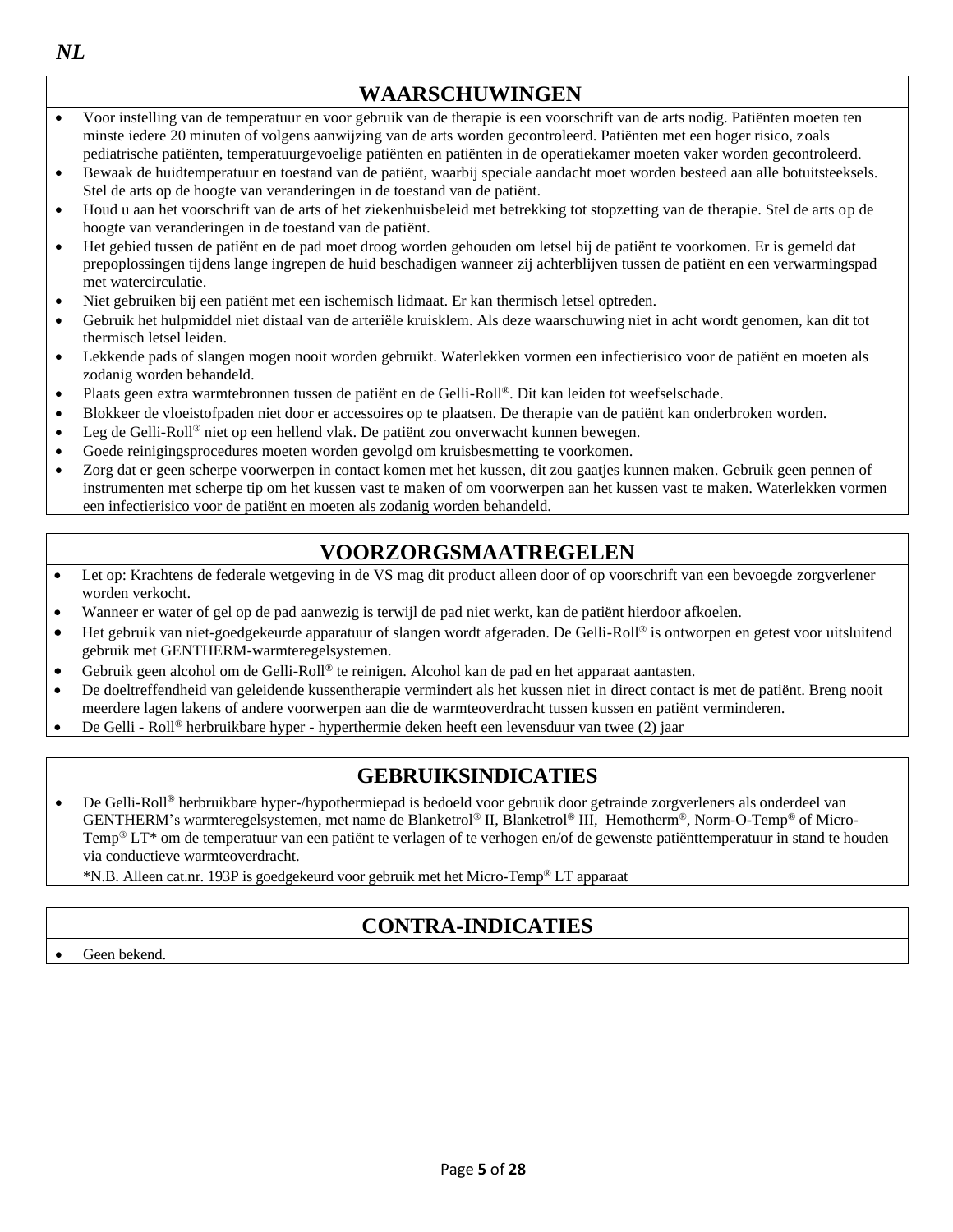## **INSTALLATIE**

- 1. Leg de opgerolde Gelli-Roll® op het bed, de stretcher of de operatietafel. Als u de pad vóór de verwarmingsperiode uitrolt, kan het langer duren voordat de gewenste temperatuur wordt bereikt.
- 2. Sluit de mannelijke en vrouwelijke slangkoppeling (cat.nr. 286) aan op het apparaat. Let erop dat u een klik hoort bij het vastklikken.
- 3. Sluit de pad aan op de slang (cat.nr. 286) door de padconnectors in de slangconnectors te steken. U moet een klik horen als de connectors vastklikken.
- 4. Controleer het reservoir van het apparaat om er zeker van te zijn dat het vol zit met steriel water of water dat door een filter van 0,22 micron of kleiner is gevoerd. Zet het apparaat aan en selecteer de gewenste temperatuurinstelling. Het apparaat moet ongeveer 45 minuten vóór het eerste gebruik worden aangezet, bij voorkeur 's ochtends vroeg.
- 5. De temperatuurinstelling hangt af van de kerntemperatuur en de klinische toestand van de patiënt. Deze temperatuur dient zo nodig te worden bijgesteld om de gewenste kerntemperatuur te bereiken of te behouden, conform de voorschriften van de arts.
- 6. Rol de Gelli-Roll® na de toegestane tijd open. Zorg dat de pad plat ligt met de slang zonder knikken naar het apparaat gericht. Controleer vóór ieder gebruik of de pad intact is (d.w.z. geen lekken, normale flow, etc.).
- 7. Als de koelmodus wordt geselecteerd, neemt het afkoelen ongeveer 40 minuten in beslag.
- 8. Zorg dat de pad en slang na vullen en aanbrengen op de patiënt geen knikken vertonen die de waterflow zouden kunnen belemmeren.

## **GEBRUIKSAANWIJZING**

- Raadpleeg de bedieningshandleiding van het GENTHERM-warmteregelsysteem voor de gebruiksaanwijzing.
- Om de therapie te stoppen, zet u het regelsysteem uit. Het water in de pad loopt automatisch terug in het apparaat. Laat het volledig leeglopen voordat u de pad van het apparaat loskoppelt of van het bed verwijdert.

## **REINIGING**

• Gebruik om te reinigen en te ontsmetten altijd de gebruikelijke, voor ziekenhuisgebruik goedgekeurde topische reinigings- en ontsmettingsmiddelen zonder alcohol voor apparatuur. De pads zijn wasbaar bij temperaturen van ongeveer 42 °C (108 °F). Zorg ervoor dat de pads niet in wasmachines of drogers terechtkomen. Vermijd het gebruik van alcohol en andere sterke, onverdunde ontsmettingsmiddelen. Deze kunnen vlekken of verharding van de buitenlaag van de pad veroorzaken. Spoel het product grondig met schoon water om alle residu van reinigingsoplossingen te verwijderen. Voor de reiniging kan tevens een oplossing van 1 deel bleekmiddel op 10 delen water worden gebruikt.

**N.B:** Gebruik geen gassterilisatie of autoclavering voor het reinigen en ontsmetten van dit product.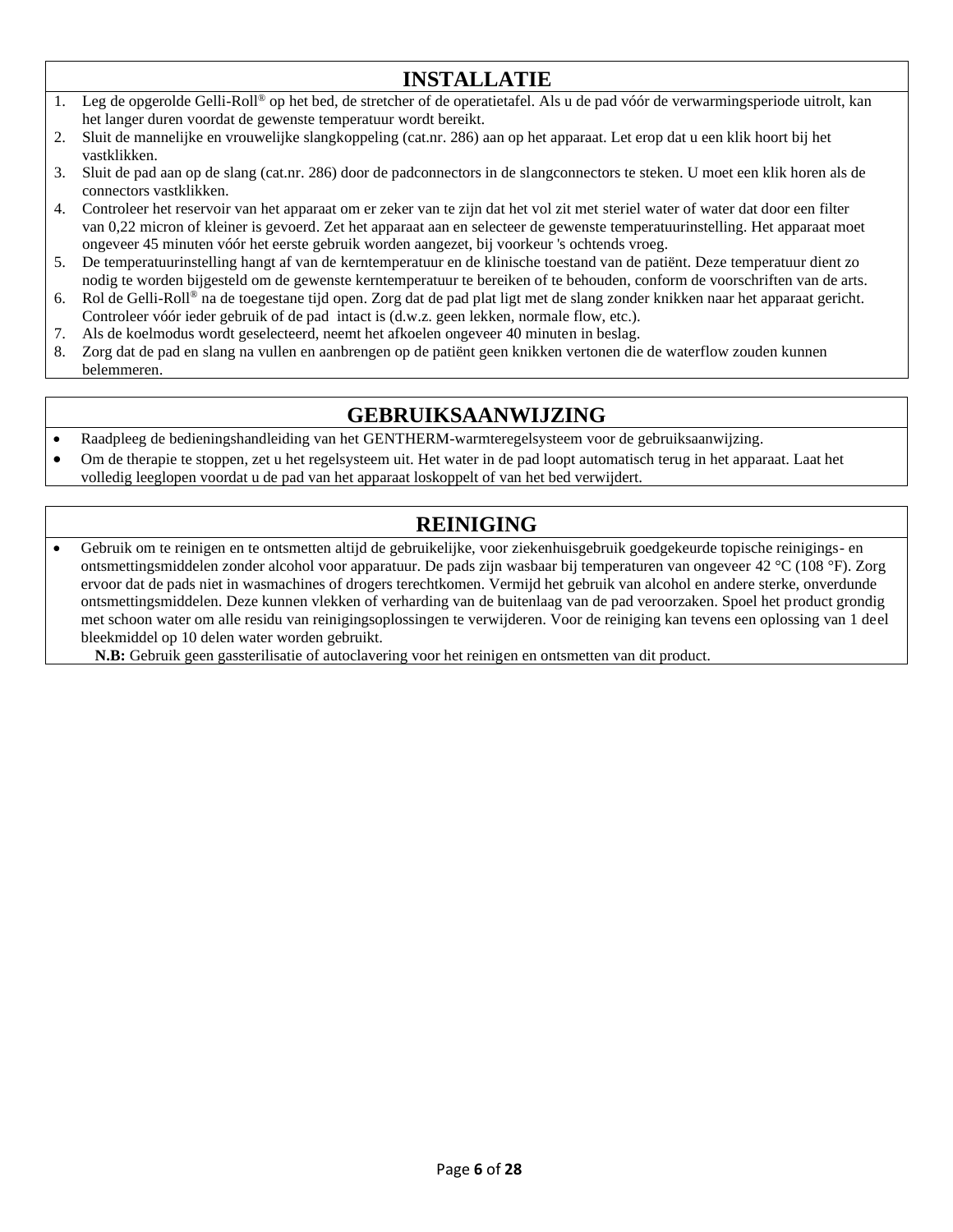## **ONDERHOUD EN SERVICE**

#### **Reparatieniveau I**

#### (Gebruik de GENTHERM-reparatiekit #169 die wordt meegeleverd bij de pad)

De onderhoudsactiviteiten zullen soms overlappen met de serviceactiviteiten. De term 'onderhoud' verwijst doorgaans naar alle activiteiten waarvoor geen gecertificeerde technicus is vereist. Onderhoud kan worden uitgevoerd door gezondheidszorgpersoneel of door andere getrainde personen.

De volgende acties worden als onderhoud beschouwd:

- 1. de inspectie, reiniging en ontsmetting van pads en slangen.
- 2. de vervanging van slangen en andere accessoires.

De term 'service' verwijst naar activiteiten waarvoor een servicetechnicus voor medische apparatuur, een gecertificeerde biomedische elektronicatechnicus of een gecertificeerde klinische ingenieur is vereist.

De volgende acties worden als service beschouwd:

- 1. de reparatie van gelpads.
- 2. de vervanging van slangen en andere accessoires.
- 3. andere reparaties.

Uitsluitend voor reparatie van de gelpad. Gebruik van de meegeleverde reparatiekit:

- 1. Het te repareren oppervlak moet schoon en droog zijn voordat de reparatietape wordt aangebracht.
- 2. Alle kleverige oppervlakken in het beschadigde gebied kunnen met mineraalolie worden gereinigd. Verwijder het residu van de mineraalolie met warm zeepsop. Droog het oppervlak grondig alvorens de tape aan te brengen.
- 3. Meet het beschadigde oppervlak en knip de tape op maat. Zorg voor een overlap van 1 cm aan alle zijden.
- 4. Trek voorzichtig ongeveer 1,5 cm van het bruine schutvel los en plooi het.
- 5. Breng het blootliggende deel van de doorzichtige tape voorzichtig op het beschadigde oppervlak aan. Verwijder alle luchtbelletjes die onder de tape zitten.
- 6. Breng de reparatietape verder op dezelfde wijze voorzichtig aan terwijl u langzaam het schutvel verwijdert. Verwijder alle luchtbelletjes.

#### **Ander herstel**

Als aan de binnenkant een vouw/knik wordt aangetroffen:

- 1. Leg de Gelli-Roll® plat op een stevige ondergrond.
- 2. Houd de Gelli-Roll® aan de onderkant van de pad vast.
- 3. Schud de Gelli-Roll® voorzichtig als een klein kleed uit tot de vouw/knik is verdwenen.

## **BEWARING**

- Hanteer de Gelli-Roll® pads altijd met zorg. Trek ze nooit van het bed, de stretcher of de operatietafel. De pads moeten worden opgerold en bij het dragen in de armen worden gedragen zoals een baby. Voor grotere pads kunnen karretjes worden gebruikt. Als de pads op niet-ondersteunde wijze worden gedragen, kan dit de buitenste laag uitrekken en overmatige spanning veroorzaken, wat tot splijten van de pads kan leiden. Wanneer het product bij de hoeken wordt opgetild, kan dit de buitenste laag uitrekken en uitrekstrepen of scheuren veroorzaken. Deze producten zijn vervaardigd conform de huidige kwaliteitsnormen en kunnen mits goede zorg lang worden gebruikt.
- De pads moeten, vlak of opgerold (nooit gevouwen), op een droge plaats worden opgeslagen. De pads uit direct zonlicht houden. Zorg te allen tijde dat de padoppervlakken niet in contact komen met kastdeuren en andere scherpe voorwerpen.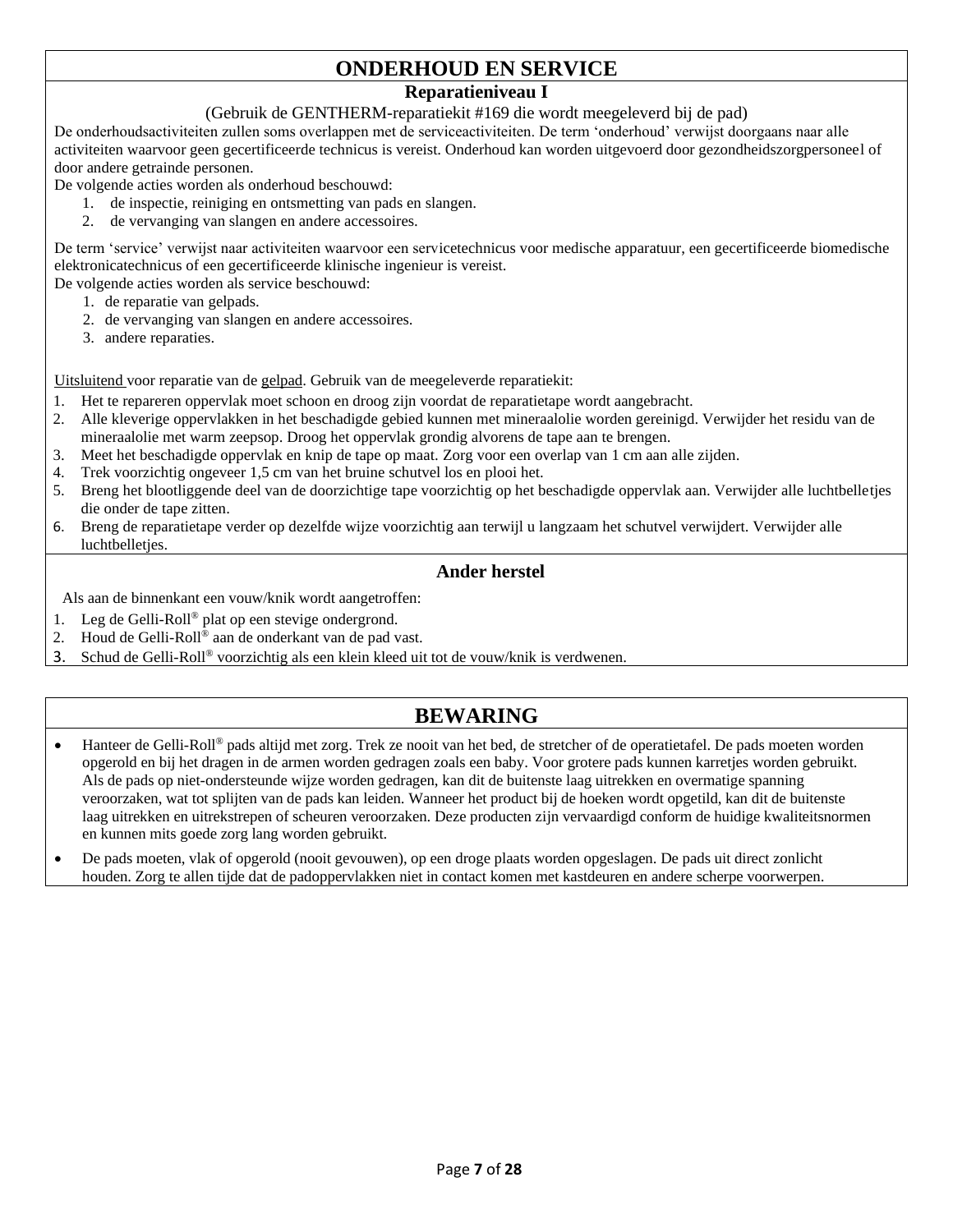| <b>AVERTISSEMENTS</b> |                                                                                                                                                                                                                                                                                                                                                                                                                |  |
|-----------------------|----------------------------------------------------------------------------------------------------------------------------------------------------------------------------------------------------------------------------------------------------------------------------------------------------------------------------------------------------------------------------------------------------------------|--|
|                       | Une ordonnance médicale est exigée pour le réglage de la température et l'application du traitement. Les patients doivent faire<br>l'objet d'une surveillance toutes les 20 minutes au moins sauf ordre du médecin. Les patients à plus haut risque, y compris les<br>patients pédiatriques, ceux sensibles à la température et ceux en salle opératoire doivent faire l'objet de contrôles plus<br>fréquents. |  |
|                       | Surveiller la température cutanée et l'état de la peau, tout particulièrement celle des proéminences osseuses. Signaler au<br>médecin tout changement dans l'état du patient.                                                                                                                                                                                                                                  |  |
|                       | Se conformer aux ordres du médecin et la politique de l'établissement pour l'arrêt du traitement. Signaler au médecin tout<br>changement dans l'état du patient.                                                                                                                                                                                                                                               |  |
|                       | La surface du coussinet en contact avec le patient doit rester sèche pour prévenir des lésions. Il a été signalé que les solutions<br>désinfectantes lèsent la peau si elles sont laissées longtemps entre le malade et un coussinet chauffant à circulation d'eau.                                                                                                                                            |  |
|                       | Ne pas utiliser chez les malades avec extrémités ischémiques. Des lésions par effet thermique sont possibles.                                                                                                                                                                                                                                                                                                  |  |
|                       | Ne pas utiliser le dispositif en aval d'un clampage artériel. Des lésions par effet thermique peuvent s'ensuivre.<br>Ne pas utiliser des couvertures ou des tubulures présentant des fuites. Les fuites d'eau présentent un risque d'infection et<br>justifient des mesures appropriées.                                                                                                                       |  |
|                       | Ne pas placer de sources de chaleur supplémentaires entre le patient et le Gelli-Roll®. Des lésions tissulaires peuvent<br>s'ensuivre.                                                                                                                                                                                                                                                                         |  |
|                       | Ne pas bloquer les conduites de liquides avec des accessoires de positionnement. Le traitement du patient peut s'en trouver<br>interrompu.                                                                                                                                                                                                                                                                     |  |

- Ne pas placer le Gelli-Roll® sur un plan incliné: des mouvements inattendus du patient sont possibles.
- Observer des procédures de nettoyage adéquates afin d'éviter une contamination croisée.
- Ne pas mettre des objets pointus en contact avec le matelas afin d'éviter une perforation. Ne pas utiliser des épingles ou d'autres accessoires pointus pour fixer le matelas ou des objets au matelas. Les fuites d'eau présentent un risque d'infection et justifient des mesures appropriées.

## **PRÉCAUTIONS**

- Attention: En vertu de la législation fédérale des États-Unis, ce dispositif ne peut être vendu que par un médecin agréé ou sur ordonnance médicale.
- La présence d'eau ou de gel sur le coussinet, alors qu'il ne fonctionne pas, peut refroidir le patient.
- Il est déconseillé d'utiliser des tubulures ou dispositifs non approuvés. Le Gelli-Roll® a été conçu et testé pour être mis en œuvre avec les systèmes de régulation thermique GENTHERM exclusivement.
- Ne pas nettoyer le Gelli-Roll avec de l'alcool, qui pourrait causer des dégâts du coussinet et de l'unité de contrôle.
- L'efficacité du traitement par matelas conducteur est réduite si ce dernier n'est pas en contact direct avec le patient. Ne pas placer entre le matelas et le patient plusieurs couches de drap ou d'autres accessoires qui réduisent le transfert de chaleur.
- Le Gelli-Roll® réutilisable couverture hyper- hyperthermie a une durée de vie utile de deux (2) ans.

## **INDICATIONS POUR L'UTILISATION**

• Le coussinet Gelli-Roll<sup>®</sup> réutilisable pour hypothermie-hyperthermie est conçu pour être utilisé par des professionnels de la santé qualifiés, dans le cadre des systèmes de régulation thermique GENTHERM et notamment Blanketrol® II, Blanketrol® III, Hemotherm®, Norm-O-Temp® ou Micro-Temp® LT\*, pour augmenter ou réduire la température du patient, ou encore maintenir la température corporelle au niveau désiré, grâce au transfert thermique par conduction.

Note: Le dispositif au numéro de catalogue 193P est le seul qui soit homologué pour l'utilisation avec Micro-Temp<sup>®</sup> LT.

## **CONTRE-INDICATIONS**

Aucune connue.

*FR*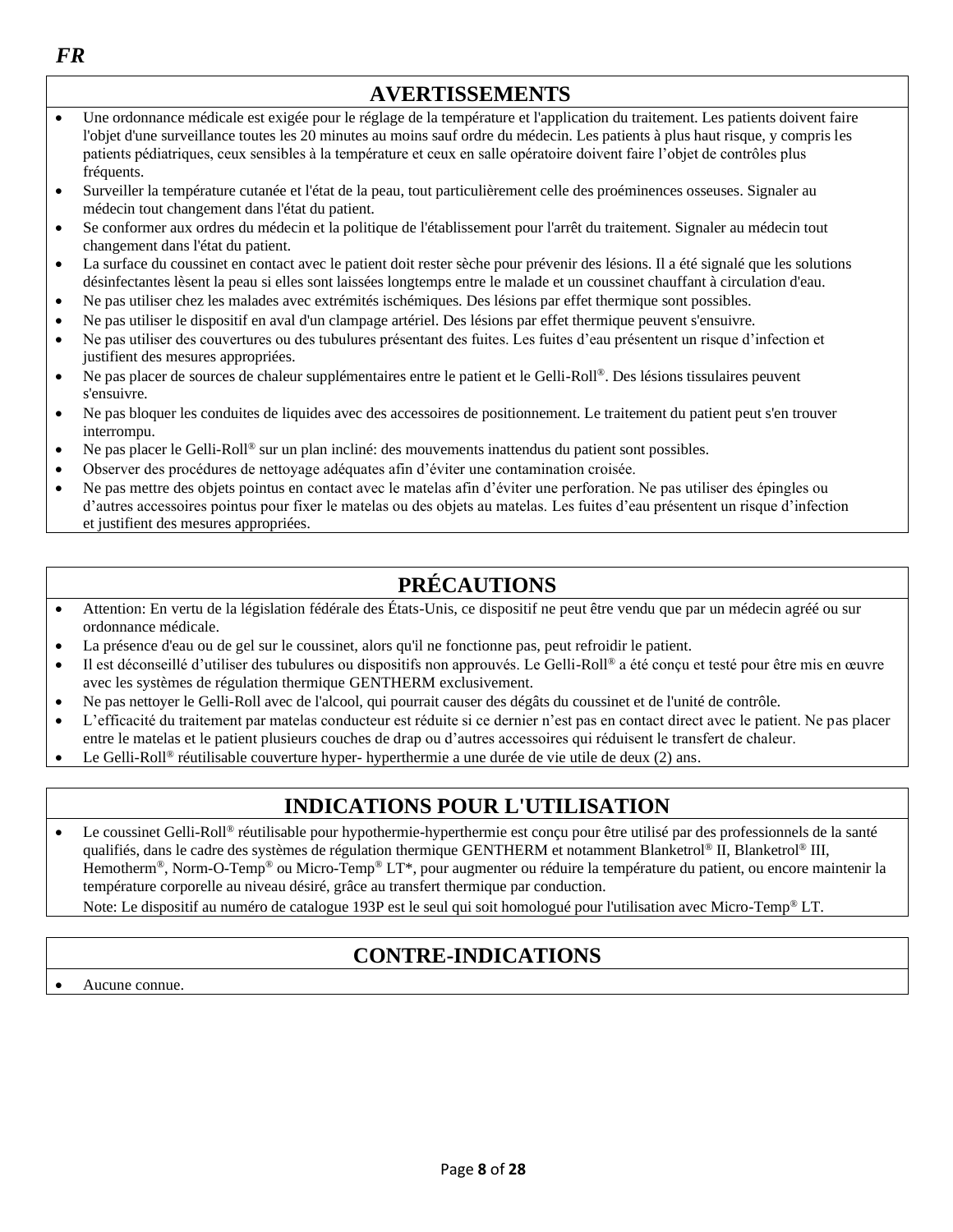## **INSTALLATION**

- 1. Placer le rouleau de Gelli-Roll® sur le lit, brancard ou table opératoire. Le dérouler avant le début du temps de réchauffement pourrait prolonger la durée nécessaire au coussinet pour atteindre la température voulue.
- 2. Brancher les raccords mâle et femelle de la tubulure No. de catalogue 286 sur l'unité. S'assurer qu'ils produisent bien un déclic lorsqu'ils s'enclenchent.
- 3. Fixer le coussinet à la tubulure No. de catalogue 286 en insérant les connecteurs du coussinet dans ceux de la tubulure. Les raccords doivent produire un déclic lorsqu'ils s'enclenchent.
- 4. Vérifier que le réservoir de l'équipement soit plein d'eau stérile ou d'eau filtrée à l'aide d'un filtre inférieur ou égal à 0,22 microns. Allumer l'unité de contrôle et sélectionner le réglage de température voulu. L'unité de contrôle doit être allumée 45 minutes environ avant son premier emploi, au mieux dès le début de la journée.
- 5. Le réglage de la température est en fonction de la température centrale du patient et de son état clinique. Selon les besoins, ajuster cette température pour atteindre ou maintenir la température centrale cible prescrite par le médecin.
- 6. Dérouler le Gelli-Roll® passé le temps indiqué. S'assurer de ce que le coussinet est à plat et la tubulure se dirige vers l'unité de contrôle sans plis ou coudures. Avant chaque utilisation, vérifier l'intégrité du coussinet (absence de fuites, débit normal, etc.)
- 7. Si l'unité est configurée en mode refroidissement, le refroidissement prend environ 40 minutes.
- 8. Après le remplissage et le positionnement, vérifier que le coussinet et la tubulure soient sans coudures ou plis susceptibles de réduire le débit d'eau.

## **MODE D'EMPLOI**

- Consulter le manuel du système de régulation thermique pour les instructions d'emploi.
- Pour interrompre le traitement, éteindre l'unité de contrôle. L'eau du coussinet refluera automatiquement vers l'unité. Patienter jusqu'à drainage complet avant de débrancher la couverture ou de la retirer du lit, du brancard ou de la table.

## **NETTOYAGE**

• Pour le nettoyage et la désinfection, toujours utiliser des produits de nettoyage et des antiseptiques topiques classiques pour matériel, approuvés pour une utilisation hospitalière et ne contenant pas d'alcool. Le coussinet peut être lavé à une température d'environ 42 °C (108 °F). Ne jamais mettre le coussinet dans une machine à laver ou un séchoir. Éviter l'utilisation d'alcool et d'autres antiseptiques agressifs non dilués. Ces produits peuvent tacher ou durcir l'enveloppe du coussinet. Rincer abondamment le coussinet à l'eau claire pour éliminer tout résidu des solutions de nettoyage. Une solution comprenant 1 part de javel pour 10 parts d'eau peut également être utilisée pour le nettoyage.

**Remarque:** Pour le nettoyage et la désinfection de ce produit, ne JAMAIS utiliser une stérilisation par gaz ou autoclave.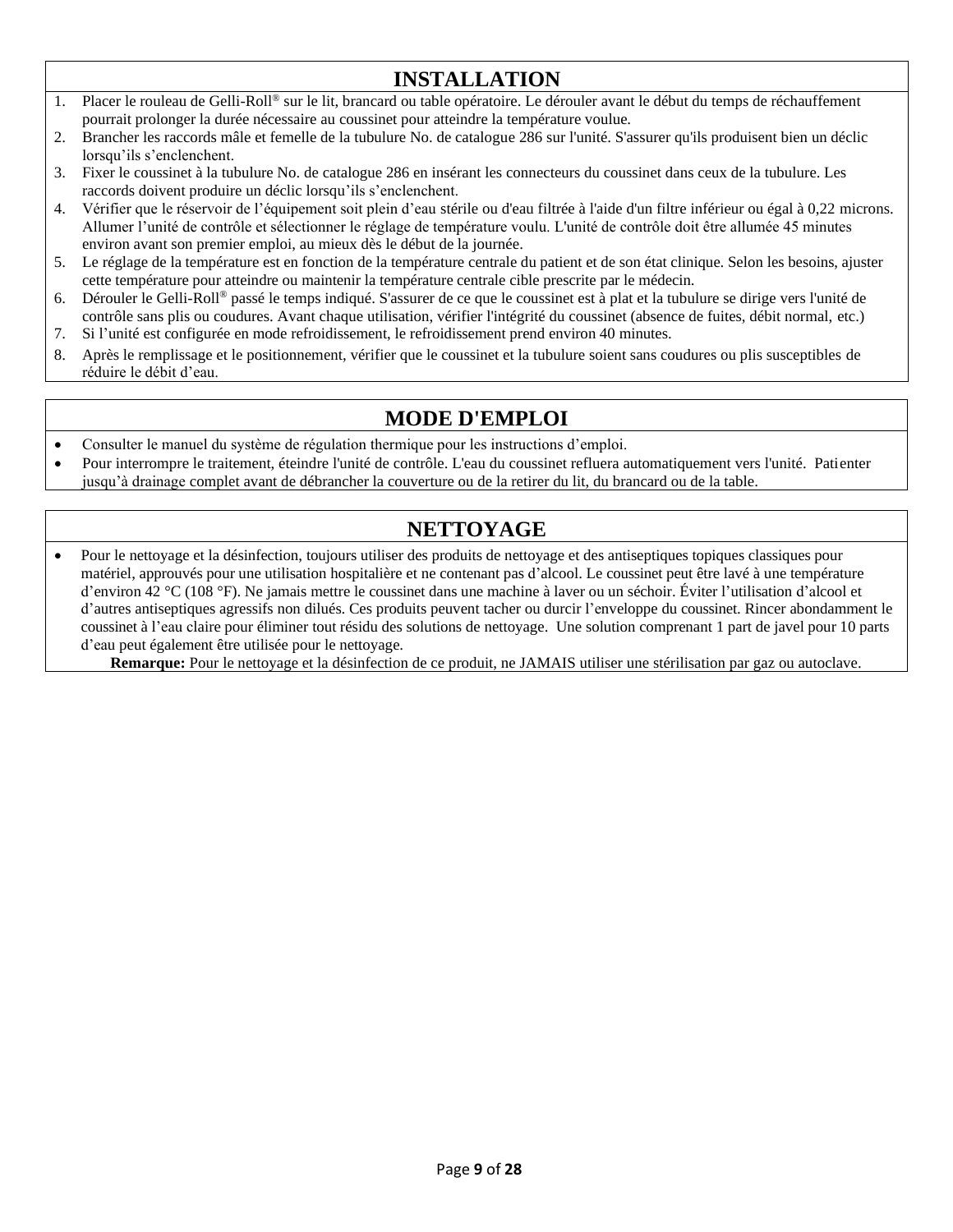## **MAINTENANCE ET ENTRETIEN**

### **Réparation de niveau I**

#### (Utiliser le kit de réparation GENTHERM n° 169 fourni avec le coussinet)

Les activités de maintenance et d'entretien se chevauchent parfois. En général, la maintenance fait référence à toute activité qui ne nécessite pas l'intervention d'un technicien certifié. La maintenance peut être effectuée par le personnel de santé ou par d'autres personnes formées.

Les actions suivantes sont considérées comme partie de la maintenance :

- 1. Inspecter, nettoyer et désinfecter les coussinets et les tuyaux.
- 2. Remplacer les tuyaux et les autres accessoires.

L'entretien se réfère à toute activité qui requiert un technicien d'entretien d'équipement médical, un technicien certifié en électronique biomédicale ou un ingénieur clinique certifié.

Les actions suivantes sont considérées comme partie de l'entretien :

- 1. Réparer le coussinet de gel.
- 2. Remplacer les tuyaux et les autres accessoires.
- 3. Autres réparations

Pour la réparation du coussinet à gel uniquement. Utilisation du kit de réparation fourni :

- 1. La zone à réparer doit être propre et sèche avant l'application du ruban adhésif de réparation.
- 2. Toute surface collante exposée au niveau de la zone abîmée peut être nettoyée avec une huile minérale. Éliminer tout résidu d'huile minérale avec de l'eau savonneuse tiède. Sécher complètement la surface avant d'appliquer le ruban adhésif.
- 3. Mesurer la zone abîmée et découper la longueur de ruban adhésif adéquate. Prévoir 1 cm de débordement de chaque côté.
- 4. Détacher délicatement environ 1,5 cm du papier brun de support et le replier.
- 5. Appliquer délicatement la partie exposée du ruban transparent sur la surface abîmée. Le cas échéant, éliminer les bulles d'air piégées sous le ruban adhésif.
- 6. Continuer à appliquer délicatement le ruban adhésif tout en retirant lentement le papier de support. Éliminer toute bulle d'air.

#### **Autre Réparation**

Si un pli s'est formé dans le rembourrage interne:

- 1. Étendre le Gelli-Roll à plat sur une surface dure.
- 2. Saisir le Gelli-Roll par l'extrémité, côté pieds.
- 3. Secouer délicatement le Gelli-Roll comme un petit tapis jusqu'à ce que le pli disparaisse.

## **ENTREPOSAGE**

- Toujours manipuler les coussinets Gelli-Roll® avec attention. Ne jamais les arracher du lit, brancard, ou table opératoire. Si le coussinet est soulevé par les coins, l'enveloppe risque d'être étirée, provoquant des marques d'étirement ou des déchirures. Pour transporter le coussinet, l'enrouler et le soutenir dans les bras (comme un bébé). Un transport sans soutien peut étirer l'enveloppe du coussinet et entraîner une tension inutile pouvant provoquer une fissuration. Utiliser un chariot pour les coussinets plus grands. Le coussinet est fabriqué conformément aux normes existantes de contrôle qualité ; s'il est correctement entretenu, il doit pouvoir être utilisé pendant longtemps.
- Le coussinet doit être rangé à plat ou enroulé (jamais plié), dans un endroit sec. Protéger le coussinet de la lumière solaire directe. Éviter tout contact des surfaces du coussinet avec des portes d'armoire ou des objets pointus.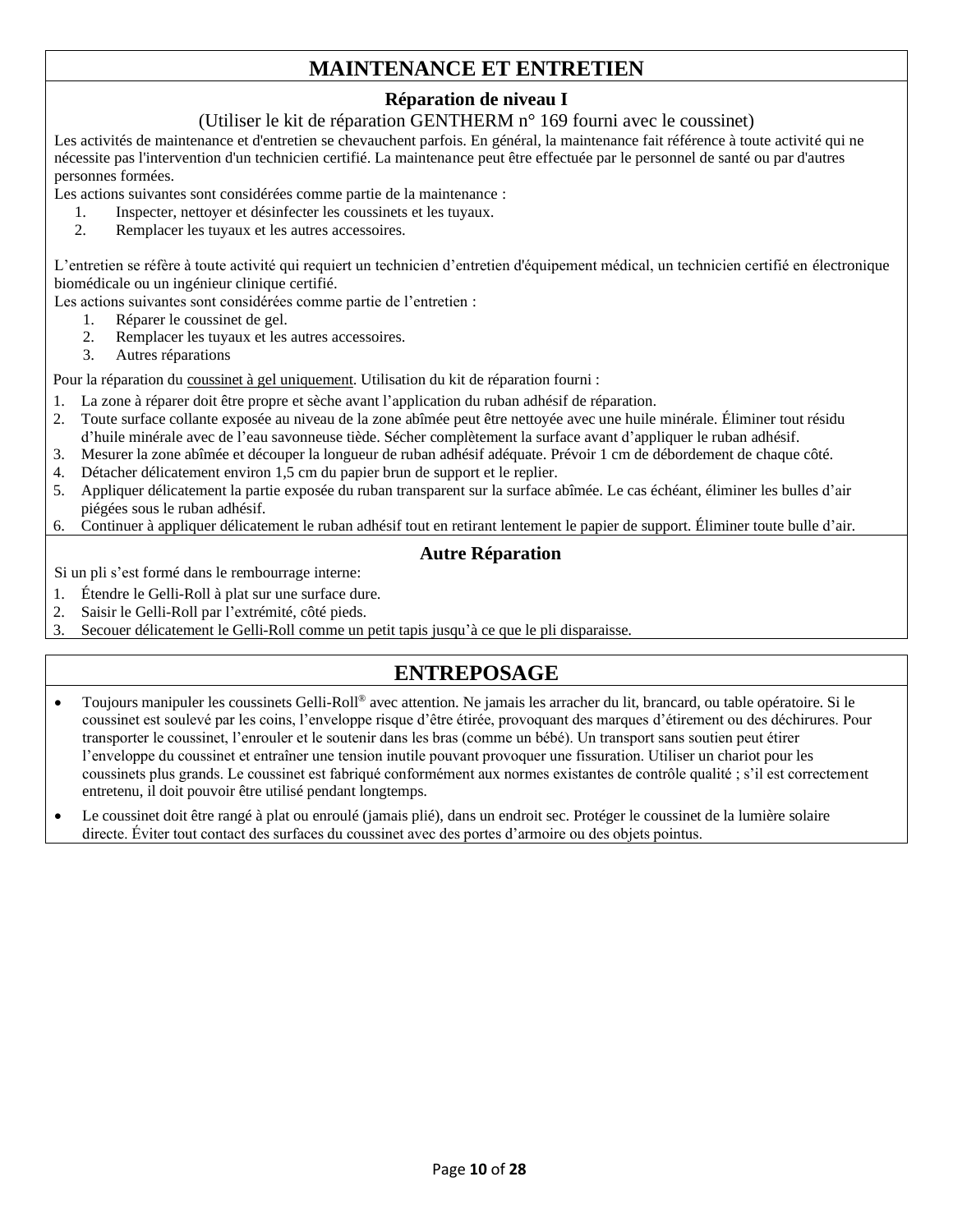

- Die Einstellung der Temperatur und Durchführung der Behandlung dürfen nur auf Anordnung eines Arztes erfolgen. Die Patienten mindestens alle 20 Minuten oder auf Anordnung eines Arztes überprüfen. Patienten mit hohem Risiko, inklusive pädiatrische, temperaturempfindliche und chirurgische Patienten müssen öfter überprüft werden.
- Die Hauttemperatur und -beschaffenheit des Patienten müssen überwacht werden; Bereiche mit knöchernen Prominenzen erfordern besondere Beachtung. Bei Veränderung des Zustands des Patienten, den Arzt benachrichtigen.
- Für ein Absetzen der Therapie ist die ärztliche Anordnung oder das Krankenhausprotokoll zu beachten. Sollte sich der Zustand des Patienten ändern, ist der Arzt zu benachrichtigen.
- Der Bereich zwischen Patient und Unterlage ist trocken zu halten, um Verletzungen des Patienten zu vermeiden**.** Laut Berichten kann es bei längeren Operationen zu Hautverletzungen kommen, wenn OP-Vorbereitungslösungen zwischen dem Patienten und einer Heizunterlage mit Wasserkreislauf verbleiben.
- Nicht für Patienten mit ischämischen Gliedmaßen geeignet. Es kann zu thermischen Verletzungen kommen.
- Nicht distal zu arterieller Kreuzabklemmung verwenden. Andernfalls kann es zu thermischen Verletzungen kommen.
- Keine Decken oder Schläuche verwenden, die ein Leck aufweisen. Wasserlecks stellen eine Infektionsgefahr dar und müssen entsprechend behandelt werden.
- Keine zusätzlichen Wärmequellen zwischen Patient und Gelli-Roll® platzieren. Dies kann zu Gewebeverletzungen führen.
- Den Fluss nicht durch Ablegen von Zubehör behindern. Dies könnte die Behandlung des Patienten unterbrechen.
- Die Gelli-Roll® nicht auf einer Neigung platzieren. Dies könnte zu einer unerwarteten Bewegung des Patienten führen.
- Zur Verhinderung von Kreuzkontaminationen sind sachgemäße Reinigungsverfahren anzuwenden.
- Keine scharfen Gegenstände in Kontakt mit der Unterlage kommen lassen; es besteht Einstichgefahr. Keine Stecknadeln oder. Instrumente mit scharfen Spitzen verwenden, um die Unterlage oder Gegenstände an der Unterlage zu befestigen. Wasserlecks stellen eine Infektionsgefahr dar und müssen entsprechend behandelt warden.

## **VORSICHTSHINWEISE**

- Vorsicht: Nach amerikanischem Bundesrecht darf das Gerät nur von einem Arzt oder auf dessen Anweisung verkauft werden.
- Wasser oder Gel auf der Decke, während diese nicht benutzt wird, kann den Patienten abkühlen.
- Von der Verwendung von ungenehmigten Geräten oder Schläuchen wird abgeraten. Die Gelli-Roll® wurde nur zur Verwendung mit GENTHERM-Temperaturregulierungssystemen entwickelt und getestet.
- Die Gelli-Roll® nicht mit Alkohol reinigen. Dies kann zu verfrühter Abnutzung führen.
- Die Konduktionswärmewirkung der Unterlage ist reduziert, wenn die Unterlage den Patienten nicht unmittelbar berührt. Darauf achten, dass die Wärmeübertragung zwischen Unterlage und Patient nicht durch mehrere Lagen Laken oder andere Gegenstände reduziert wird.
- Die Gelli-Roll® wieder verwendbare Hyper- Hyperthermie Decke hat eine Nutzungsdauer von zwei (2) Jahren.

## **INDIKATIONEN**

• Die wiederverwendbare Gelli-Roll® Hyper-Hypothermie-Decke ist für die Verwendung durch geschultes medizinisches Personal als Teil eines Temperaturregulierungssystems von GENTHERM, insbesondere dem Blanketrol® II, Blanketrol® III, Hemotherm®, Norm-O-Temp® oder Micro-Temp® LT, vorgesehen, um durch konduktive Wärmeübertragung die Körpertemperatur eines Patienten zu senken bzw. zu erhöhen und/oder die gewünschte Körpertemperatur eines Patienten aufrechtzuerhalten. \*Hinweis: Nur die Artikelnr. 193P ist zur Verwendung mit dem Micro-Temp® LT-Gerät zugelassen.

## **KONTRAINDIKATIONEN**

• Es sind keine Kontraindikationen bekannt.

*DE*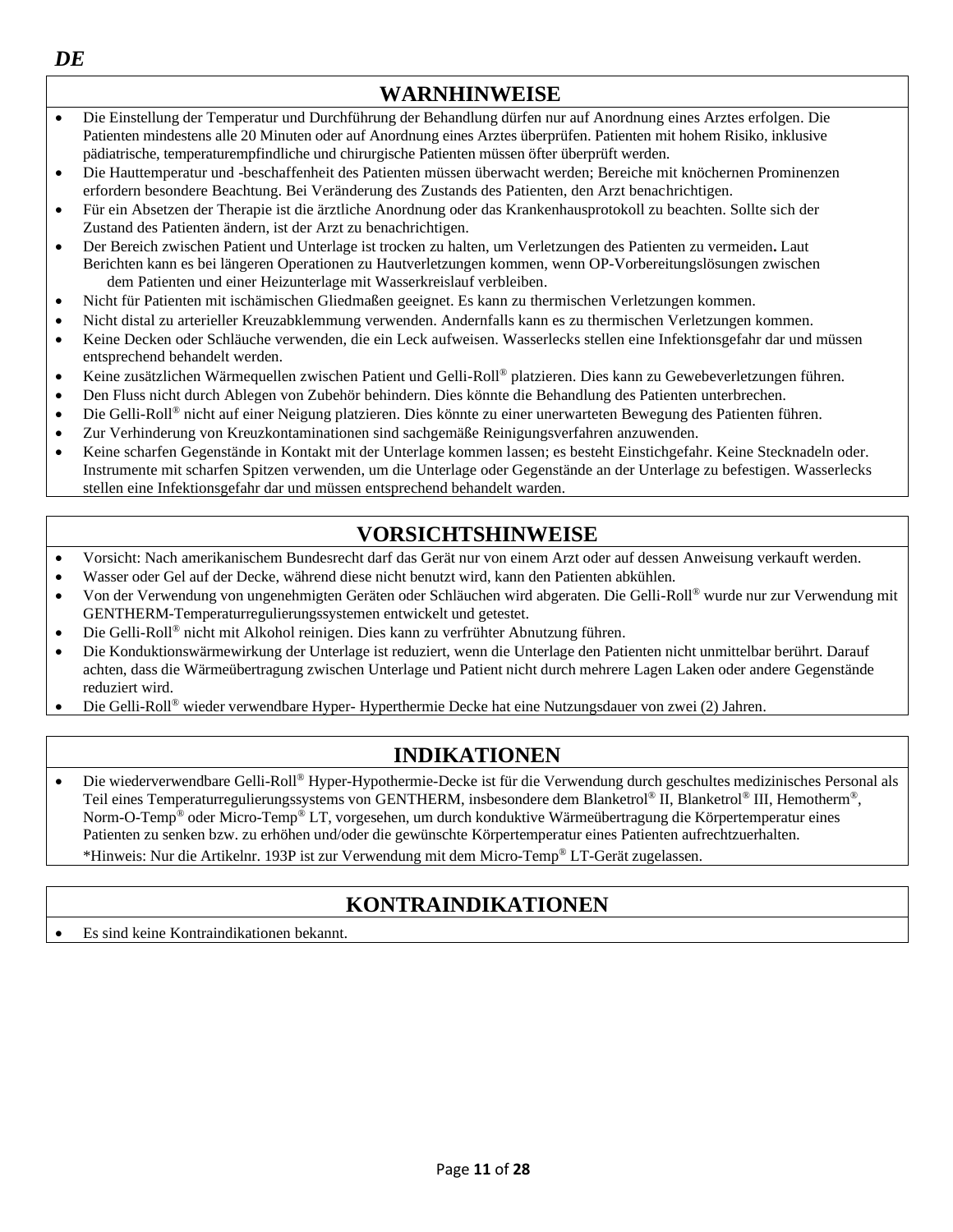## **EINRICHTUNG**

- 1. Die aufgerollte Gelli-Roll® auf das Bett, die Trage ODER den Operationstisch legen. Wird die Unterlage vor der Aufwärmzeit aufgerollt, kann es länger dauern, bis sie die gewünschte Temperatur erreicht.
- 2. Die Außen- und Innengewindekupplung vom Schlauch (Bestellnr. 286) an das Gerät anschließen. Sicherstellen, dass die Anschlüsse beim Ineinanderstecken hörbar einrasten.
- 3. Die Unterlage an den Schlauch (Bestellnr. 286) anschließen; dazu die Unterlagenanschlüsse in die Schlauchanschlüsse einführen. Die Anschlüsse sollten beim Ineinanderstecken hörbar einrasten.
- 4. Das Reservoir des Geräts prüfen und sicherstellen, dass es mit sterilem oder gefiltertem Wasser (Filter mit 0,22 Mikron oder feiner) gefüllt ist. Das Gerät einschalten und die gewünschte Temperatureinstellung auswählen. Das Gerät vor der ersten Verwendung ca. 45 Minuten eingeschaltet lassen, vorzugsweise am Morgen.
- 5. Die Temperatureinstellung hängt von der Kerntemperatur des Patienten und dessen klinischem Zustand ab. Die Temperatur ist bei Bedarf zu korrigieren, um den vom Arzt angeordneten Kerntemperatur-Sollwert zu erreichen bzw. aufrechtzuerhalten.
- 6. Nach der zulässigen Zeit die Gelli-Roll® aufrollen. Sicherstellen, dass die Unterlage flach aufliegt und der Schlauch zum Gerät zeigt und keine Knicke aufweist. Die Unterlage vor Verwendung auf Unversehrtheit überprüfen (d. h. keine Lecks, normaler Fluss usw.).
- 7. Wenn der Abkühlmodus eingestellt wird, dauert die Abkühlung etwa 40 Minuten.
- 8. Nach dem Befüllen und Positionieren prüfen, dass die Unterlage und der Schlauch keine Knicke aufweisen, die den Durchfluss behindern könnten.

## **BEDIENUNGSANLEITUNG**

- Zur Bedienung die Anleitungen in dem Handbuch des Temperaturreguliersystems beachten.
- Zum Abbrechen der Behandlung das Regulierungssystem ausschalten. Das Wasser in der Unterlage läuft automatisch zurück in das Gerät. Ganz entleeren lassen, bevor die Unterlage vom Gerät getrennt oder von dem Bett genommen wird.

## **REINIGUNG**

• Für die Reinigung und Desinfektion nur die üblichen vom Krankenhaus genehmigten Gerätereinigungs- und Desinfektionsmittel ohne Alkohol verwenden. Die Unterlagen können mit einer Temperatur von etwa 42 °C (108 °F) gewaschen werden. Die Unterlagen dürfen nicht in Waschmaschinen gewaschen oder in Trocknern getrocknet werden. Alkohol und andere starke, unverdünnte Desinfektionsmittel vermeiden. Diese können Flecke oder eine Verhärtung der Außenhaut der Unterlage verursachen. Das Produkt gründlich mit klarem Wasser abspülen, um etwaige Rückstände der Reinigungslösung zu beseitigen. Zum Reinigen kann auch eine Lösung aus Bleichmittel und Wasser im Verhältnis 1:10 verwendet werden.

**Hinweis**: Das Produkt NICHT mittels Gassterilisation oder im Autoklaven reinigen und desinfizieren.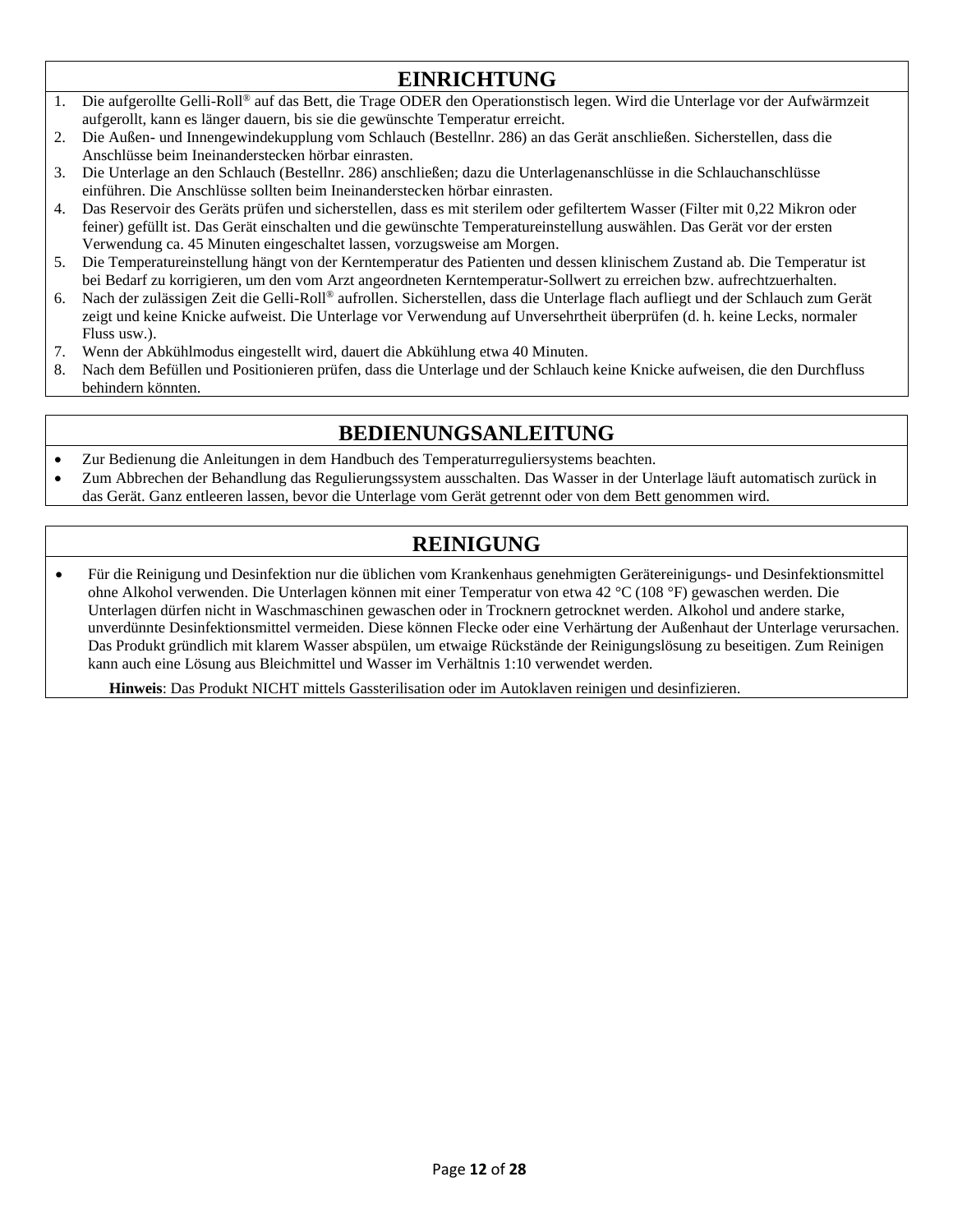## **WARTUNG UND SERVICE**

#### **Reparaturstufe I**

(Verwenden Sie den GENTHERM-Reparatursatz Nr. 169, der mit der Gel-Auflage

#### geliefert wird)

Wartungs- und Servicetätigkeiten überschneiden sich manchmal. Wartungsarbeiten sind im Allgemeinen alle Tätigkeiten, die kein zertifiziertes Fachpersonal erfordern. Wartungsarbeiten dürfen vom Pflegepersonal oder anderen geschulten Mitarbeitern durchgeführt werden.

Zu den Wartungsarbeiten zählen:

- 1. Überprüfung, Reinigung und Desinfektion von Gel-Auflagen und Schläuchen.
- 2. Austausch von Schläuchen und sonstigem Zubehör.

Servicearbeiten sind alle Tätigkeiten, die einen qualifizierten Servivetechniker für Medizingeräte, einen zertifizierten Techniker für biomedizinische Elektronik oder einen zertifizierten klinischen Ingenieur erfordern.

- Zu den Servicearbeiten zählen:
	- 1. Reparatur von Gel-Auflagen.
	- 2. Austausch von Schläuchen und sonstigem Zubehör.
	- 3. Andere Reparaturarbeiten.

Nur zur Reparatur der Gelunterlage. Verwendung des mitgelieferten Reparatur-Kits:

- 1. Der Reparaturbereich muss sauber und trocken sein, bevor das Reparaturband angebracht wird.
- 2. Klebrige Stellen im beschädigten Bereich können mit Mineralöl gereinigt werden. Mineralölreste mit warmem Seifenwasser entfernen. Vor Anbringen des Reparaturbands die Oberfläche vollständig trocknen.
- 3. Den beschädigten Bereich abmessen und das Reparaturband entsprechend zuschneiden. An allen Seiten 1 cm überlappen lassen.
- 4. Vorsichtig etwa 1,5 cm des braunen Schutzpapiers zurückziehen und falten.
- 5. Den freiliegenden Teil des durchsichtigen Bandes vorsichtig auf der beschädigten Fläche anbringen. Etwaige Luftbläschen unter dem Band wegdrücken.
- 6. Die Papierschicht langsam weiter abziehen und das Reparaturband vorsichtig weiter anbringen. Etwaige Luftbläschen wegdrücken.

#### **Weitere Korrekturen**

Bei einer Falte / Knickstelle im Innenpolster folgendermaßen vorgehen:

- 1. Die Gelli-Roll® Unterlage glatt auf eine harte Oberfläche legen.
- 2. Die Gelli-Roll® Unterlage am unteren Ende festhalten.
- 3. Die Gelli-Roll® Unterlage wie einen kleinen Teppich vorsichtig ausschütteln, bis die Falte / Knickstelle entfernt ist.

## **LAGERUNG**

- Die Gelli Roll-Unterlagen stets vorsichtig behandeln. Die Unterlagen niemals vom Bett, von der Trage oder dem OP-Tisch wegreißen. Wenn die Unterlage an den Ecken hochgehoben wird, kann die Außenhaut gedehnt werden, und es kann zu Dehnungsstreifen oder Rissen kommen. Die Unterlagen sind aufzurollen und beim Tragen sorgfältig zu stützen (wie beim Tragen eines Babys). Wenn die Unterlagen beim Tragen nicht gestützt werden, kann die Außenhaut zu stark gedehnt werden, was zu Rissen führen kann. Für größere Unterlagen können Wagen benutzt werden. Die Produkte werden nach den gegenwärtigen Qualitätskontrollstandards hergestellt und sollten bei sachgemäßer Pflege lange verwendet werden können.
- Die Unterlagen sind flach oder aufgerollt (nicht gefaltet) in einem trockenen Bereich aufzubewahren. Die Unterlagen vor direktem Sonnenlicht schützen. Schranktüren und andere scharfe Gegenstände von den Unterlagenoberflächen fern halten.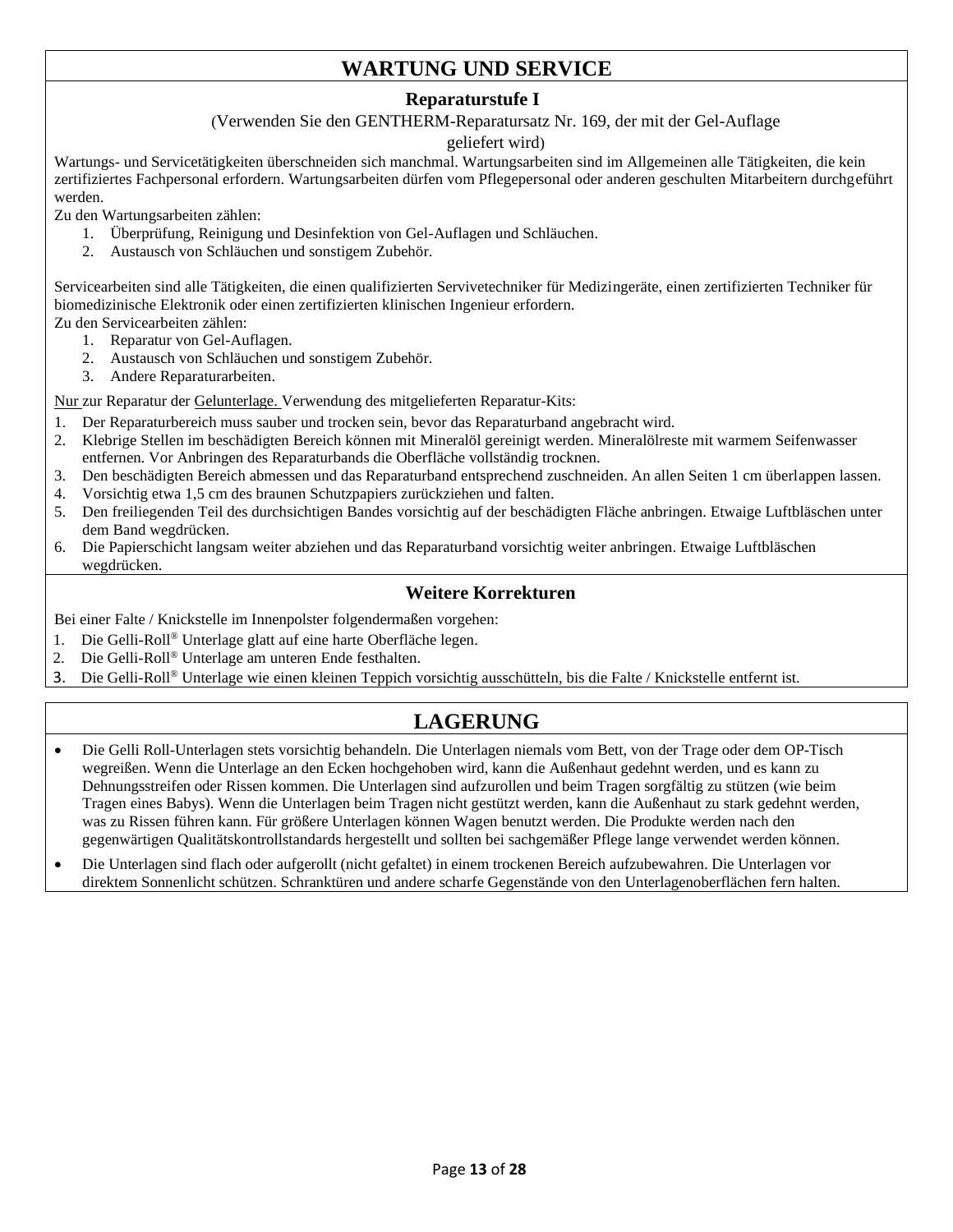

- La presencia de agua o gel en la almohadilla mientras no está funcionando puede enfriar al paciente.
- No se recomienda el uso de equipos o mangueras no aprobados. El dispositivo Gelli-Roll® ha sido diseñado y probado para uso únicamente con los sistemas de regulación térmica GENTHERM.
- No use alcohol para limpiar la almohadilla Gelli-Roll®. El alcohol puede causar daños en la almohadilla y la unidad.
- La eficacia del tratamiento con almohadilla conductora se reducirá si la almohadilla no está en contacto directo con el paciente. No coloque varias capas de sábanas ni otros objetos que reduzcan la transferencia de calor entre la almohadilla y el paciente.
- La manta reutilizable hiper-hipertermia Gelli-Roll® tiene una vida útil de dos (2) años.

## **INDICACIONES DE USO**

• La manta reutilizable para hipertermia/hipotermia Gelli-Roll® es para uso por profesionales de la atención de la salud capacitados como parte de los sistemas de regulación térmica GENTHERM, específicamente Blanketrol® II, Blanketrol® III, Hemotherm®, Norm-O-Temp® o Micro-Temp® LT para bajar o aumentar la temperatura del paciente y/o mantener una temperatura deseada en el paciente mediante la transferencia de calor por conducción.

\*Nota: Solo Cat#193P ha sido aprobado para uso con el dispositivo Micro-Temp® LT

## **CONTRAINDICACIONES**

Page **14** of **28**

No se conoce ninguna.

*ES*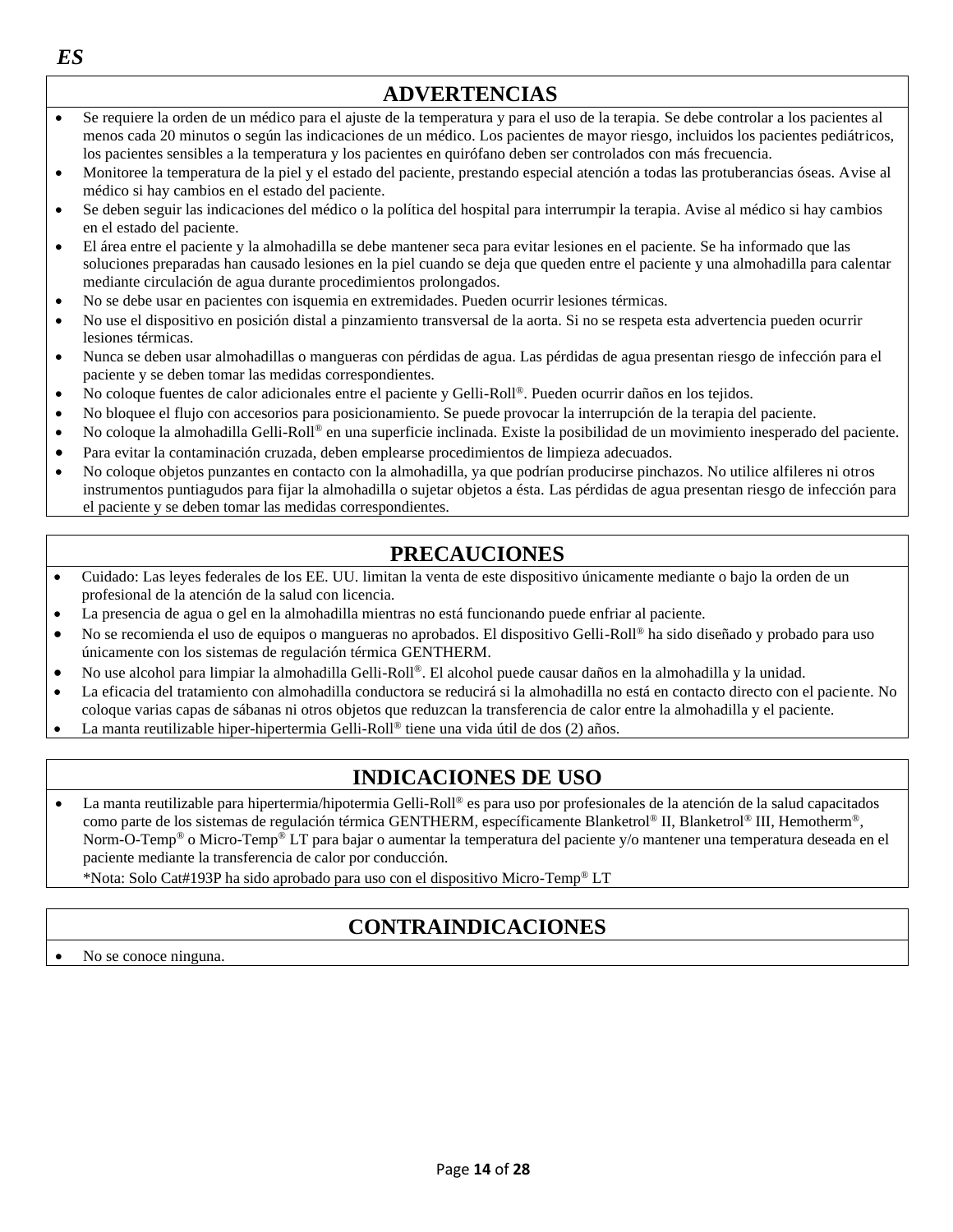## **PREPARACIÓN**

- 1. Coloque la almohadilla Gelli-Roll® enrollada en la cama, camilla o mesa de operaciones. Desenrollar la almohadilla antes del período de calentamiento puede aumentar el tiempo necesario para que alcance la temperatura deseada.
- 2. Conecte las conexiones hembra y macho de la manguera (ref. 286) a la unidad. Compruebe que al encajar los conectores se oiga un "clic".
- 3. Conecte la almohadilla a la manguera (ref. 286) insertando las conexiones de la almohadilla en las conexiones de la manguera. Al encajar los conectores debe oírse un "clic".
- 4. Compruebe que el depósito esté lleno de agua esterilizada o agua que pasó por un filtro igual o menor a 0.22 micras. Encienda la unidad y seleccione la temperatura deseada. La unidad se debe encender aproximadamente 45 minutos antes del primer uso, preferiblemente antes de otros preparativos.
- 5. La programación de la temperatura depende de la temperatura corporal y el estado clínico del paciente. La temperatura se debe ajustar según sea necesario para alcanzar y/o mantener la temperatura corporal objetivo según las órdenes del médico.
- 6. Después del período de tiempo establecido, desenrolle la almohadilla Gelli-Roll®. Asegúrese de que la almohadilla esté bien extendida con la manguera sin dobleces hacia la unidad. Controle la almohadilla antes de cada uso para verificar que esté en buen estado (sin pérdidas, que el flujo sea normal, etc.).
- 7. Si se selecciona el modo enfriamiento, el enfriamiento tardará aproximadamente 40 minutos.
- 8. Después de llenar la almohadilla y colocarla, compruebe que la almohadilla y la manguera no tengan dobleces que puedan restringir el flujo.

## **INSTRUCCIONES PARA FUNCIONAMIENTO**

- Siga las instrucciones en el manual de operaciones del sistema de regulación térmica.
- Para interrumpir la terapia: apague el sistema de regulación. El agua en la almohadilla pasará de nuevo automáticamente a la unidad. Deje que drene totalmente antes de desconectar la almohadilla de la unidad o de retirarla de la cama.

## **LIMPIEZA**

• Para la limpieza y desinfección, use siempre equipos y productos de limpieza y desinfectantes tópicos convencionales aprobados para uso en hospitales que no contengan alcohol. Las almohadillas son lavables a aproximadamente 108 °F (42.2 °C). Asegúrese de que las almohadillas no se laven o sequen en máquinas lavarropas o secadoras de ropa. Evite el alcohol y otros desinfectantes fuertes no diluidos. Eso puede causar manchas o endurecimiento de la capa exterior de la almohadilla. Enjuague bien el producto con agua limpia para quitar todos los restos de soluciones de limpieza. También se puede usar una solución compuesta por 1:10 partes de lejía y agua para limpieza.

**Nota:** No use esterilización con gas ni autoclave para limpieza y desinfección de este producto.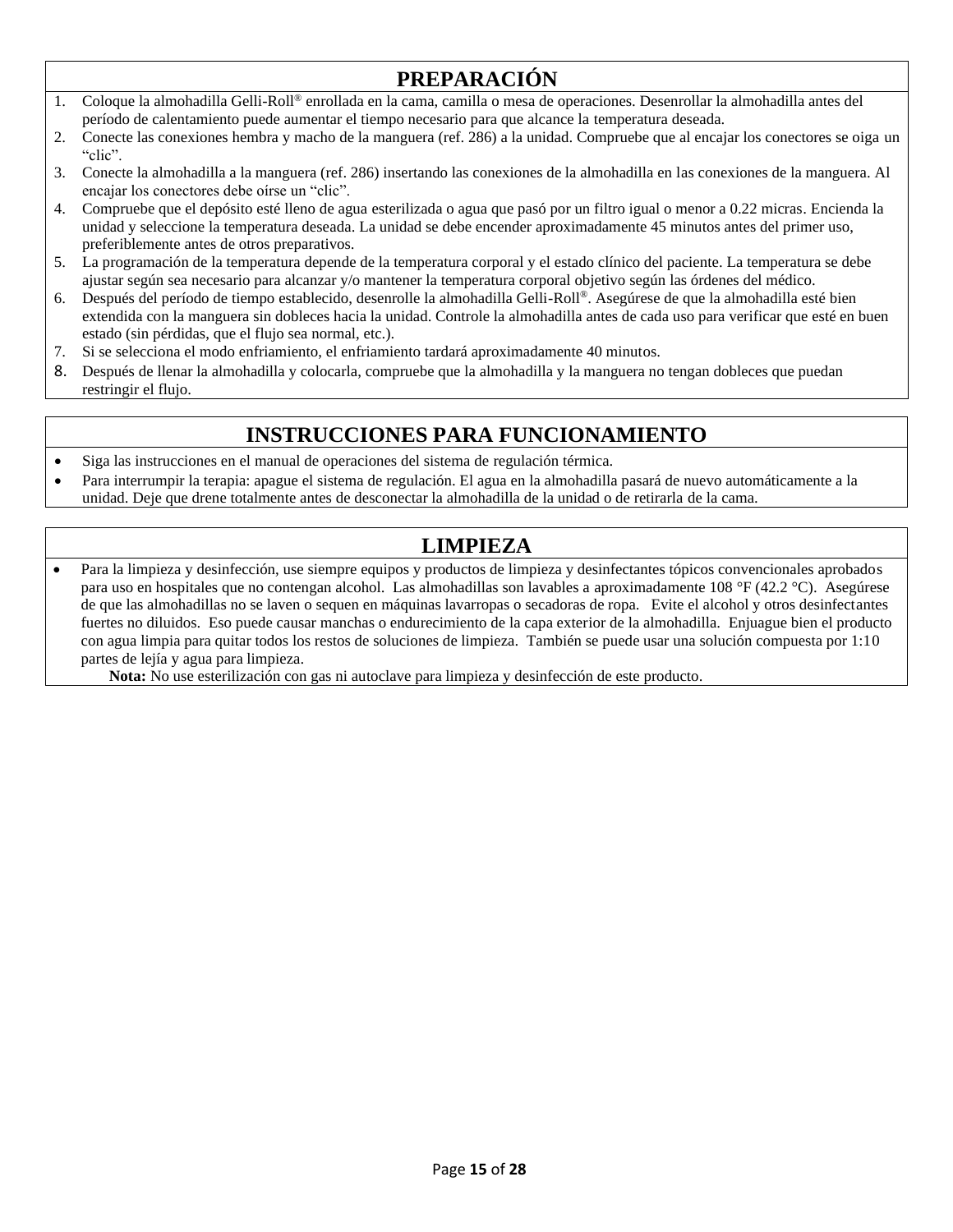## **MANTENIMIENTO Y SERVICIO**

#### **Reparación de Nivel I**

#### (Use el Kit de reparación de GENTHERM 169 que se incluye con la almohadilla)

Las actividades de mantenimiento y servicio a veces se superponen. En general, mantenimiento se refiere a cualquier actividad que no requiere un técnico certificado. El mantenimiento lo puede hacer personal de atención de la salud u otras personas con capacitación. Se consideran mantenimiento las siguientes acciones:

- 1. Inspeccionar, limpiar y desinfectar almohadillas y mangueras.
- 2. Reemplazar mangueras y otros accesorios.

Servicio se refiere a cualquier actividad que requiera un técnico de servicio de equipamiento médico, técnico en electrónica biomédica certificado o un ingeniero clínico certificado.

Se consideran servicio las siguientes acciones:

- 1. Reparación de la almohadilla de gel.
	- 2. Reemplazar mangueras y otros accesorios.
	- 3. Otras reparaciones.

Para reparar la almohadilla de gel solamente. Uso del kit de reparación que se proporciona:

- 1. El área a reparar debe estar limpia y seca antes de colocar la cinta para reparación.
- 2. Las superficies pegajosas expuestas en el área dañada se pueden limpiar con aceite mineral. Retire los restos de aceite mineral con agua tibia con jabón. Seque bien la superficie antes de colocar la cinta.
- 3. Mida el área dañada y corte la cinta del tamaño adecuado. Agregue ¼ pulgada a ambos lados.
- 4. Retire con cuidado ½ pulgada del papel color café en la parte de atrás de la cinta y haga un doblez en el papel.
- 5. Coloque con cuidado la parte expuesta de la cinta transparente en la superficie dañada. Empuje para retirar las burbujas de aire que puedan haber quedado atrapadas en la cinta.
- 6. Continúe colocando con cuidado la cinta para reparación mientras retira el papel de la parte de atrás. Retire las burbujas de aire que pueda haber.

#### **Otras reparaciones**

Si observa un doblez / arruga en la almohadilla interna:

- 1. Extienda Gelli-Roll® en una superficie firme y plana.
- 2. Sujete Gelli-Roll® por la parte inferior de la almohadilla.
- 3. Sacuda suavemente Gelli-Roll® como si fuera un tapete hasta que el doblez/arruga desaparezca.

## **ALMACENAMIENTO**

- Siempre manipule las almohadillas Gelli-Roll® con cuidado. Nunca las retire bruscamente de la cama, camilla o mesa de operaciones. Levantar el producto sujetándolo de las esquinas puede estirar la capa exterior, lo que causa marcas de estiramiento o desgarros. Las almohadillas se deben enrollar y cargar en brazos (como un bebé) cuando se levantan o se llevan de un lado a otro. Cargarlas sin el apoyo suficiente puede estirar la capa exterior y puede provocar estrés excesivo que puede resultar en una rotura. Se pueden usar carros para transportar almohadillas grandes. Estos productos han sido creados según las normas de calidad actuales y deberían poder usarse durante largos períodos con el cuidado adecuado.
- Las almohadillas se deben guardar en un área seca, extendidas o enrolladas (nunca dobladas). Mantenga las almohadillas lejos de la luz directa del sol. Mantenga las puertas de armarios y otros objetos filosos lejos de las superficies de las almohadillas en todo momento.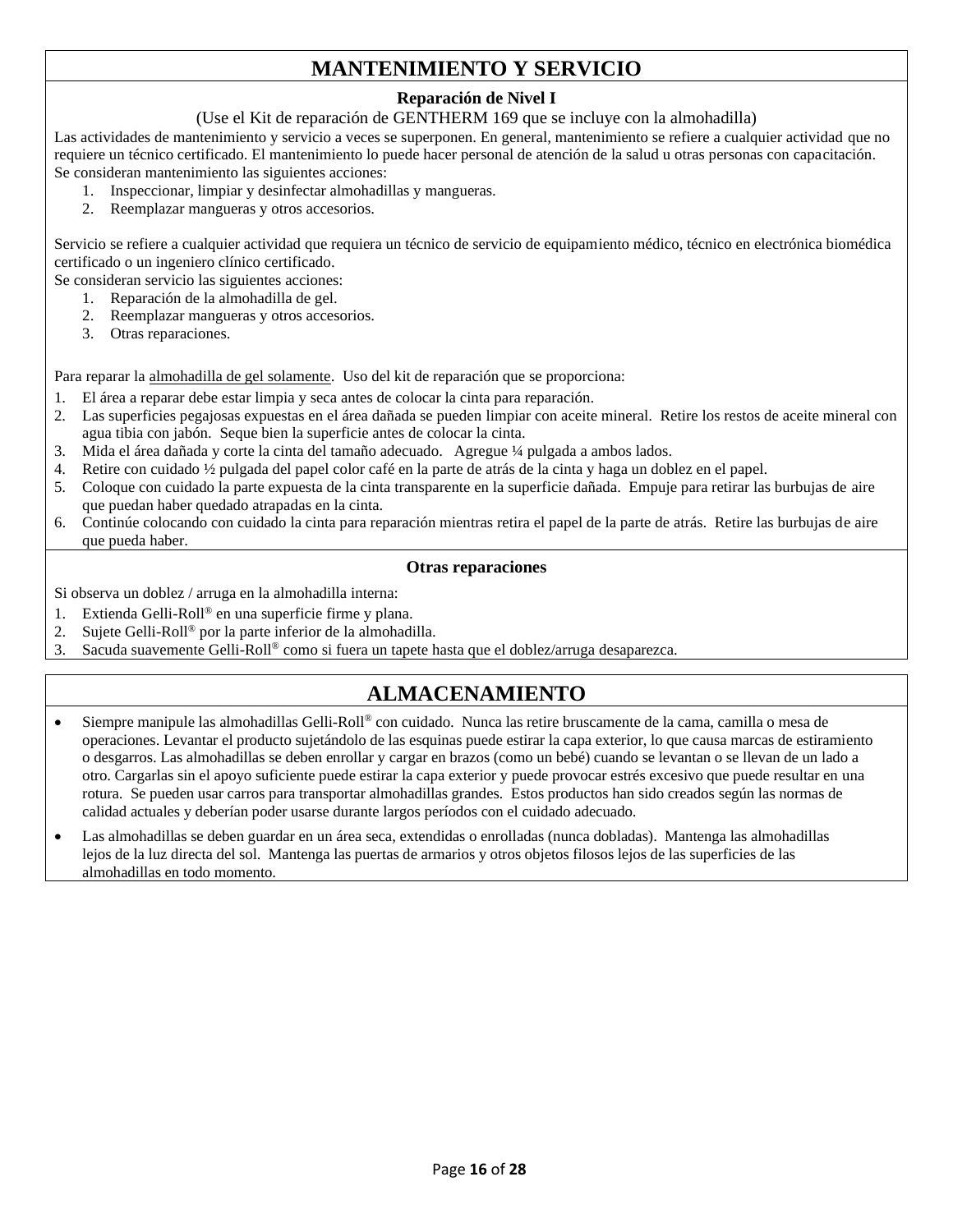|           | <b>AVVERTENZE</b>                                                                                                                                                                                                                                                                                                                                                  |
|-----------|--------------------------------------------------------------------------------------------------------------------------------------------------------------------------------------------------------------------------------------------------------------------------------------------------------------------------------------------------------------------|
| $\bullet$ | Per l'impostazione della temperatura e per l'uso della terapia è necessaria la prescrizione medica. I pazienti devono essere<br>controllati almeno ogni 20 minuti o come prescritto dal medico. I pazienti a rischio elevato, inclusi i pazienti pediatrici, quelli<br>sensibili alla temperatura e in sala chirurgica devono essere controllati più di frequente. |
| $\bullet$ | Monitorare la temperatura cutanea e le condizioni del paziente, prestando particolare attenzione a tutte le prominenze ossee.<br>Informare il medico di eventuali cambiamenti delle condizioni del paziente.                                                                                                                                                       |
| $\bullet$ | Per la sospensione della terapia attenersi alle disposizioni del medico/alla politica ospedaliera. Informare il medico di<br>eventuali cambiamenti delle condizioni del paziente.                                                                                                                                                                                  |
| $\bullet$ | Per evitare lesioni al paziente, le superfici di contatto tra il paziente e il materassino devono essere mantenute asciutte. È noto<br>che, se lasciate tra il paziente e il materassino riscaldante ad acqua nel corso di procedure di lunga durata, le soluzioni di<br>preparazione cutanea possono ledere la cute del paziente.                                 |
| $\bullet$ | Non utilizzare in un paziente con arti ischemici. Possono verificarsi lesioni termiche.                                                                                                                                                                                                                                                                            |
| $\bullet$ | Non utilizzare il dispositivo distalmente al clampaggio incrociato aortico. L'inosservanza di questa avvertenza può causare<br>lesioni termiche.                                                                                                                                                                                                                   |
| $\bullet$ | Non utilizzare mai materassini o tubi che presentano perdite. Le perdite d'acqua possono costituire un rischio di infezioni e<br>vanno trattate adeguatamente.                                                                                                                                                                                                     |
| $\bullet$ | Non posizionare altre fonti di calore tra il paziente e Gelli-Roll®. Possono verificarsi danni ai tessuti.                                                                                                                                                                                                                                                         |
| $\bullet$ | Non bloccare i passaggi di liquidi posizionando accessori. La terapia potrebbe interrompersi.                                                                                                                                                                                                                                                                      |
| $\bullet$ | Non posizionare Gelli-Roll® in pendenza. Sono possibili movimenti imprevisti del paziente.                                                                                                                                                                                                                                                                         |
| $\bullet$ | Per evitare la contaminazione crociata, è necessario avvalersi delle corrette procedure di pulizia.                                                                                                                                                                                                                                                                |
| $\bullet$ | Per evitare il rischio di perforazione, non portare mai oggetti affilati o appuntiti a contatto con il materassino. Non usare<br>spille di sicurezza o alcuno strumento appuntito per fissare il materassino o per fissarvi altri oggetti. Le perdite d'acqua<br>possono costituire un rischio di infezioni e vanno trattate adeguatamente.                        |

## **PRECAUZIONI**

- Attenzione: la legge federale statunitense limita la vendita del dispositivo esclusivamente su ordine di un medico autorizzato.
- La presenza di acqua o gel sul materassino quando non è in funzione può raffreddare il paziente.
- Si consiglia di non utilizzare apparecchiature o tubi non approvati. Gelli-Roll® è stata progettato e testato esclusivamente per l'uso con i sistemi di termoregolazione GENTHERM.
- Non usare alcol per pulire Gelli-Roll®. L'alcol può danneggiare il materassino e l'unità.
- L'efficacia del trattamento mediante materassino conduttivo risulta ridotta se il materassino non è a diretto contatto con il paziente. Non collocare tra il materassino e il paziente diversi strati di lenzuola o altri oggetti in grado di inibire il trasferimento del calore tra il materassino e il paziente.
- Il Gelli-Roll® riutilizzabile iper ipertermia coperta ha una vita utile di due (2) anni.

## **INDICAZIONI PER L'USO**

• Il materassino riutilizzabile di iper-ipotermia Gelli-Roll® è disegnato per l'uso da parte di professionisti della salute qualificati nel quadro dei sistemi di regolazione termica GENTHERM, più precisamente Blanketrol® II, Blanketrol® III, Hemotherm®, Norm-O-Temp® o Micro-Temp LT®\*, allo scopo di aumentare o ridurre la temperatura del paziente oppure mantenere questa, tramite lo scambio termico conduttivo.

NB: l'apparecchio con numero di catalogo 193P è l'unico approvato per l'uso con Micro-Temp LT®.

## **CONTROINDICAZIONI**

Nessun conosciuta.

*IT*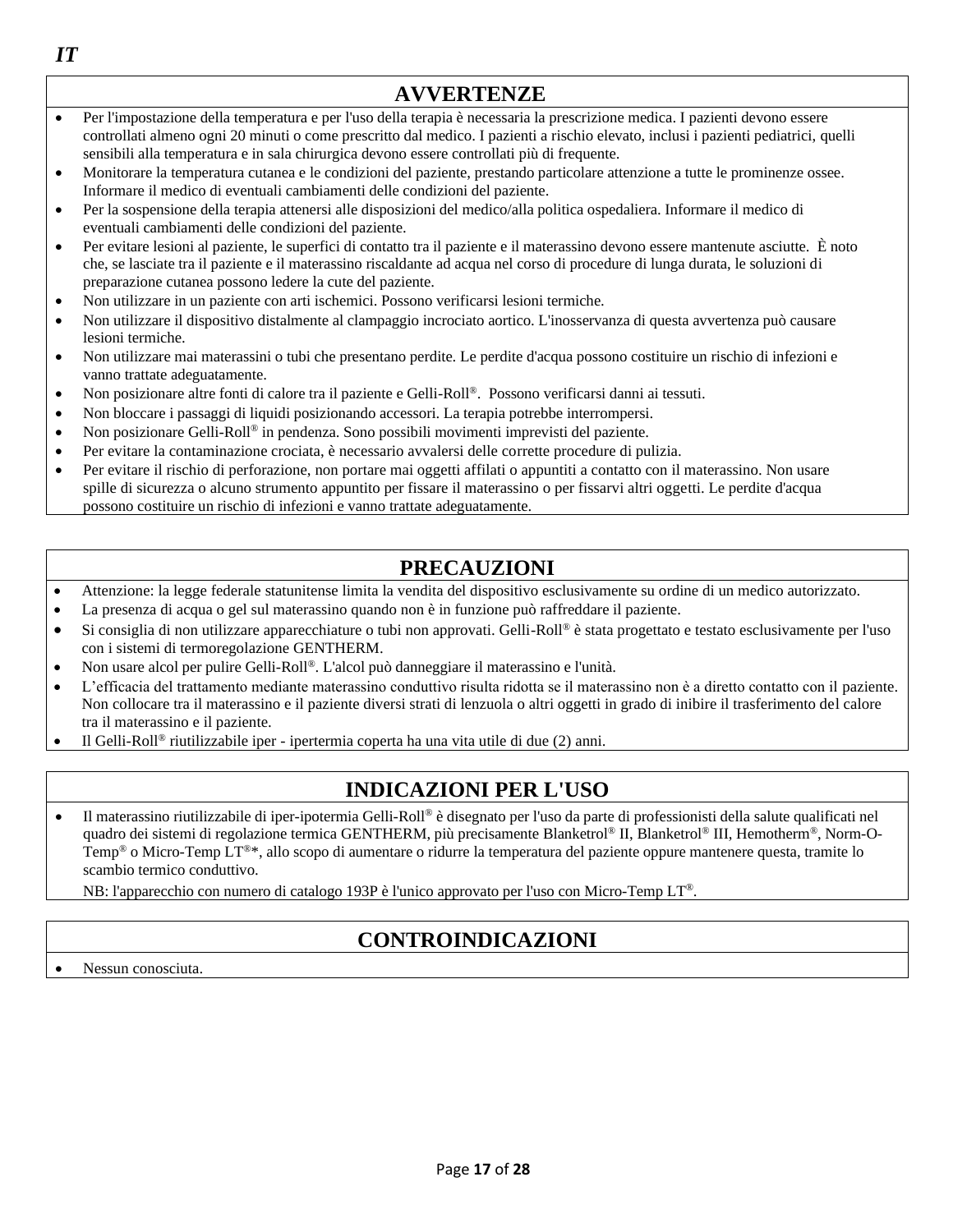## **INSTALLAZIONE**

- 1. Sistemare Gelli-Roll® ancora arrotolato sul letto, la barella o il tavolo operatorio. L'apertura anzitempo potrebbe prolungare il tempo necessario finché il materassino raggiunga la temperatura voluta.
- 2. Collegare i connettori maschio e femmina dal tubo (n. 286 del cat.) all'unità. Accertarsi che i connettori producano uno scatto quando si bloccano insieme.
- 3. Collegare il materassino al tubo (n. 286 del cat.) inserendo i connettori del materassino in quelli dei tubi. I connettori producono uno scatto quando si bloccano insieme.
- 4. Controllare il serbatoio dell'unità per verificare che sia pieno di acqua sterile o di acqua che sia passata attraverso un filtro del calibro massimo di 0,22 micron. Accendere l'unità e selezionare la temperatura desiderata. L'unità dovrebbe venire accesa 45 minuti circa prima del suo primo uso, preferibilmente all'inizio della giornata.
- 5. L'impostazione della temperatura dipende dalla temperatura centrale del paziente e dalle sue condizioni cliniche. L'impostazione della temperatura va regolata in base alle necessità, allo scopo di raggiungere e mantenere la temperatura centrale indicata dal medico.
- 6. Srotolare Gelli-Roll® quando sarà scorso il tempo indicato. Assicurarsi che il materassino è aperto e non ci sono pieghe sul decorso del tubo diretto all'unità di controllo. Prima di ogni uso controllare l'integrità del materassino (cioè assenza di perdite, flusso normale ecc.).
- 7. Se si seleziona la modalità di raffreddamento, il raffreddamento iniziale richiede 40 minuti circa.
- 8. Dopo riempimento e applicazione verificare che la coperta e i tubi non presentino pieghe che possono limitare il flusso d'acqua.

## **ISTRUZIONI PER L'USO**

- Per le istruzioni d'uso attenersi al manuale operativo del sistema di termoregolazione.
- Per sospendere la terapia spegnere l'unità del sistema di regolazione. L'acqua nel materassino defluirà automaticamente nell'unità. Farla drenare completamente prima di scollegare la coperta dall'unità o di rimuoverla dal letto, dalla barella o dal tavolo.

## **PULIZIA**

• Per la pulizia e la disinfezione, usare sempre detergenti e disinfettanti topici convenzionali approvati per apparecchiature ospedaliere e non contenenti alcol. Il materassino è lavabile a 42 °C (108 °F) circa. Non sottoporre il materassino a trattamento in lavatrice o essiccatore. Evitare alcol e altri disinfettanti forti e non diluiti, che possono causare macchie o l'indurimento dello strato esterno del materassino. Risciacquare a fondo il materassino con acqua pulita per asportare tutti i residui di soluzioni detergenti. Per la pulizia, si può utilizzare una soluzione composta di candeggina e acqua in proporzione 1:10.

**Nota** - Per la pulizia e la disinfezione del presente dispositivo, **NON** avvalersi della sterilizzazione a gas o del trattamento in autoclave.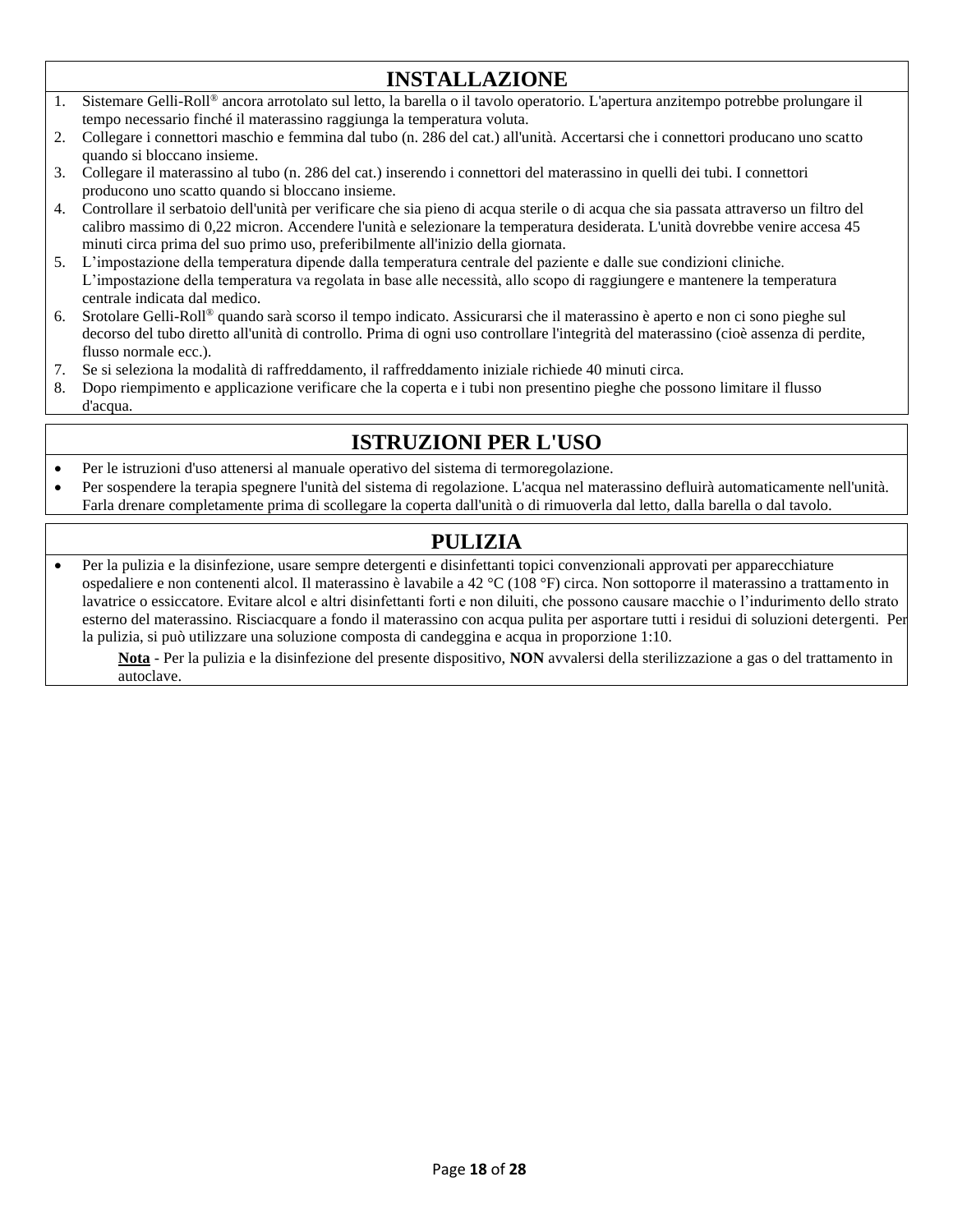## **MANUTENZIONE E ASSISTENZA**

#### **Riparazione di livello I**

#### (Utilizzare il kit di riparazione GENTHERM n. 169 fornito assieme al cuscinetto)

Le attività di manutenzione e di assistenza a volte si sovrappongono. In generale, il termine "manutenzione" si riferisce a qualsiasi attività che non richiede l'intervento di un tecnico certificato. La manutenzione può essere eseguita da personale sanitario o da altre persone che abbiano ricevuto l'opportuna formazione.

Le seguenti azioni sono considerate di manutenzione:

- 1. Ispezione, pulizia e disinfezione dei cuscinetti e dei tubi.
- 2. Sostituzione dei tubi e di altri accessori.

Il termine "assistenza" si riferisce a qualsiasi attività che richiede un tecnico dell'assistenza per apparecchiature mediche, un tecnico certificato per apparecchiature di elettronica biomedica o un ingegnere clinico certificato.

Le seguenti azioni sono considerate di assistenza:

- 1. Riparazione del cuscinetto in gel.
- 2. Sostituzione dei tubi e di altri accessori.
- 3. Altre riparazioni.

Esclusivamente per la riparazione dello strato in gel. Per l'uso del kit di riparazione fornito, agire come segue.

- 1. Prima di applicare il nastro riparatore, è necessario pulire e asciugare l'area da riparare.
- 2. Le eventuali superfici viscose esposte in corrispondenza dell'area danneggiata possono essere pulite con olio minerale.Asportare i residui di olio minerale con acqua saponata tiepida. Prima dell'applicazione del nastro riparatore, asciugare completamente la superficie.
- 3. Misurare l'area danneggiata e tagliare una pezza di nastro riparatore delle dimensioni opportune. Prevedere una sovrapposizione di 1 cm su tutti i lati.
- 4. Staccare con cautela 1,5 cm circa di supporto cartaceo marrone e piegarlo su sé stesso.
- 5. Applicare con attenzione la parte esposta del nastro riparatore trasparente alla superficie danneggiata. Far aderire bene il nastro riparatore per eliminare tutte le eventuali bolle d'aria che potrebbero essere rimaste intrappolate.
- 6. Procedere con l'attenta applicazione del nastro riparatore staccando lentamente il supporto cartaceo marrone, facendo aderire bene il nastro riparatore per eliminare tutte le bolle d'aria.

#### **Altra Riparazione**

Se si riscontra una parte piegata o arricciata nell'imbottitura interna:

- 1. Stendere il Gelli-Roll su una superficie solida e piana.
- 2. Mantenere il Gelli-Roll dalla parte inferiore dell'imbottitura.
- 3. Agitare delicatamente il Gelli-Roll come se fosse un tappetino fino ad eliminare la parte piegata o arricciata.

## **STOCCAGGIO**

- Sempre maneggiare con cura i materassini Gelli-Roll®. Non strapparli mai dal letto, dalla barella o dal tavolo operatorio. Il materassino deve essere arrotolato e quindi spostato tenendolo stretto tra le braccia con delicatezza (come si terrebbe un neonato). Per i materassini più grandi, è possibile usare carrelli. Il trasporto di un materassino non adeguatamente supportato può distenderne lo strato esterno e sottoporlo a sollecitazioni eccessive che ne potrebbero provocare la spaccatura. Il sollevamento del dispositivo afferrandone gli angoli può provocare la distensione dello strato esterno, causando smagliature o lacerazioni. Questo dispositivo è realizzato in conformità agli standard vigenti in materia di controllo di qualità e, se correttamente mantenuto, ha una vita utile di lunga durata.
- Il materassino va conservato in un luogo asciutto e disteso o arrotolato (mai piegato). Tenere il materassino al riparo dalla luce solare diretta. Evitare sempre che sportelli di armadietti metallici o altri oggetti affilati o appuntiti vengano a contatto con le superfici del materassino.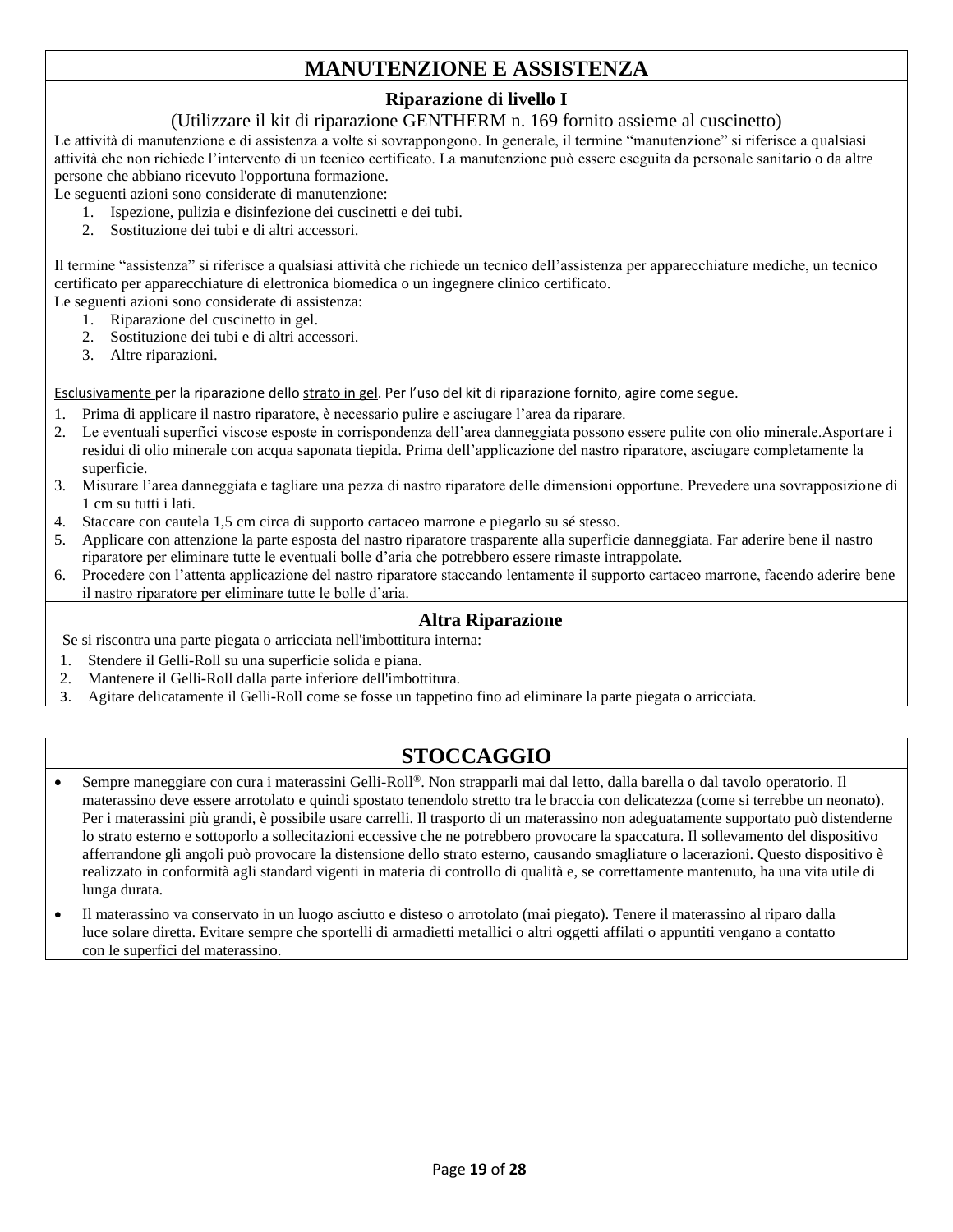**AVISOS** • É necessária uma ordem médica para definir a temperatura e utilizar a terapia. O estado dos doentes deve ser verificado a, pelo menos, cada 20 minutos ou conforme instruído pelo médico. Os doentes de maior risco, incluindo doentes pediátricos, os sensíveis à temperatura e os doentes de bloco operatório, devem ser verificados com mais frequência. • Monitorize a temperatura e o estado da pele do doente, prestando especial atenção a todas as proeminências ósseas. Notifique o médico de alterações na condição do doente. • Siga a política do médico/hospital para interrupção da terapia. Notifique o médico de alterações na condição do doente. • A área entre o doente e a almofada deve ser mantida seca para evitar lesões no doente. Foi comunicado que soluções de preparação feriam a pele quando deixadas entre os doentes e uma almofada de aquecimento com circulação de água durante procedimentos prolongados. • Não use num doente com um membro isquémico. Podem ocorrer danos térmicos. • Não utilize o equipamento distal para clampagem arterial cruzada. A não observância das instruções pode levar a danos térmicos. • Nunca se devem utilizar almofadas ou mangueiras com fugas. As fugas de água representam um risco de infeção para o doente e devem ser manuseadas em conformidade. • Não coloque fontes de calor adicionais entre o doente e o Gelli-Roll®. Podem resultar danos nos tecidos. • Não bloqueie os tubos de fluido com acessórios de posicionamento. A terapia do doente poderá ser interrompida. • Não coloque o Gelli-Roll® inclinado. Possibilidade de movimento não esperado de doente. • Devem manter-se procedimentos de limpeza adequados para impedir contaminação cruzada. • Não coloque objectos afiados em contacto com a almofada, pois podem perfurá-la. Não utilize alfinetes ou qualquer instrumento com pontas afiadas para prender a almofada ou fixar objectos à almofada. As fugas de água representam um risco de infeção para o doente e devem ser manuseadas em conformidade.

## **PRECAUÇÕES**

- Cuidado: A lei federal dos Estados Unidos da América restringe a venda deste equipamento por, ou com receita de, um profissional de saúde licenciado.
- A presença de água ou gel na almofada enquanto a almofada não está a operar poderá arrefecer o doente.
- Não é recomendada a utilização de equipamento ou mangueiras não aprovados. O Gelli-Roll® foi pensado e testado para ser utilizado apenas com os sistema de regulação térmica GENTHERM.
- Não utilize álcool para limpar o Gelli-Roll®. O álcool pode provocar deterioração da almofada e da unidade.
- A eficácia da terapia com almofadas condutoras diminuirá se a almofada não estiver em contacto directo com o doente. Não ponha várias camadas de lençóis ou outros objectos que reduzam a transferência de calor entre a almofada e o doente.
- O Gelli-Roll® reutilizável cobertor hiper- hipertermia tem uma vida útil de dois (2) anos.

## **INDICAÇÕES PARA UTILIZAÇÃO**

• O cobertor de hiper-hipotermia reutilizável Gelli-Roll® destina-se a ser utilizado por profissionais de saúde treinados, como parte dos sistemas de regulação térmica da GENTHERM, especificamente os Blanketrol® II, Blanketrol® III, Hemotherm®, Norm-O-Temp® ou Micro-Temp® LT\*, para baixar ou subir a temperatura de um paciente e/ou manter a temperatura desejada, através da transferência condutiva de calor.

\*Nota: Apenas o Cat#193P foi aprovado para ser utilizado com o equipamento Micro-Temp® LT.

## **CONTRA-INDICAÇÕES**

Page **20** of **28**

Desconhecidas.

*PT*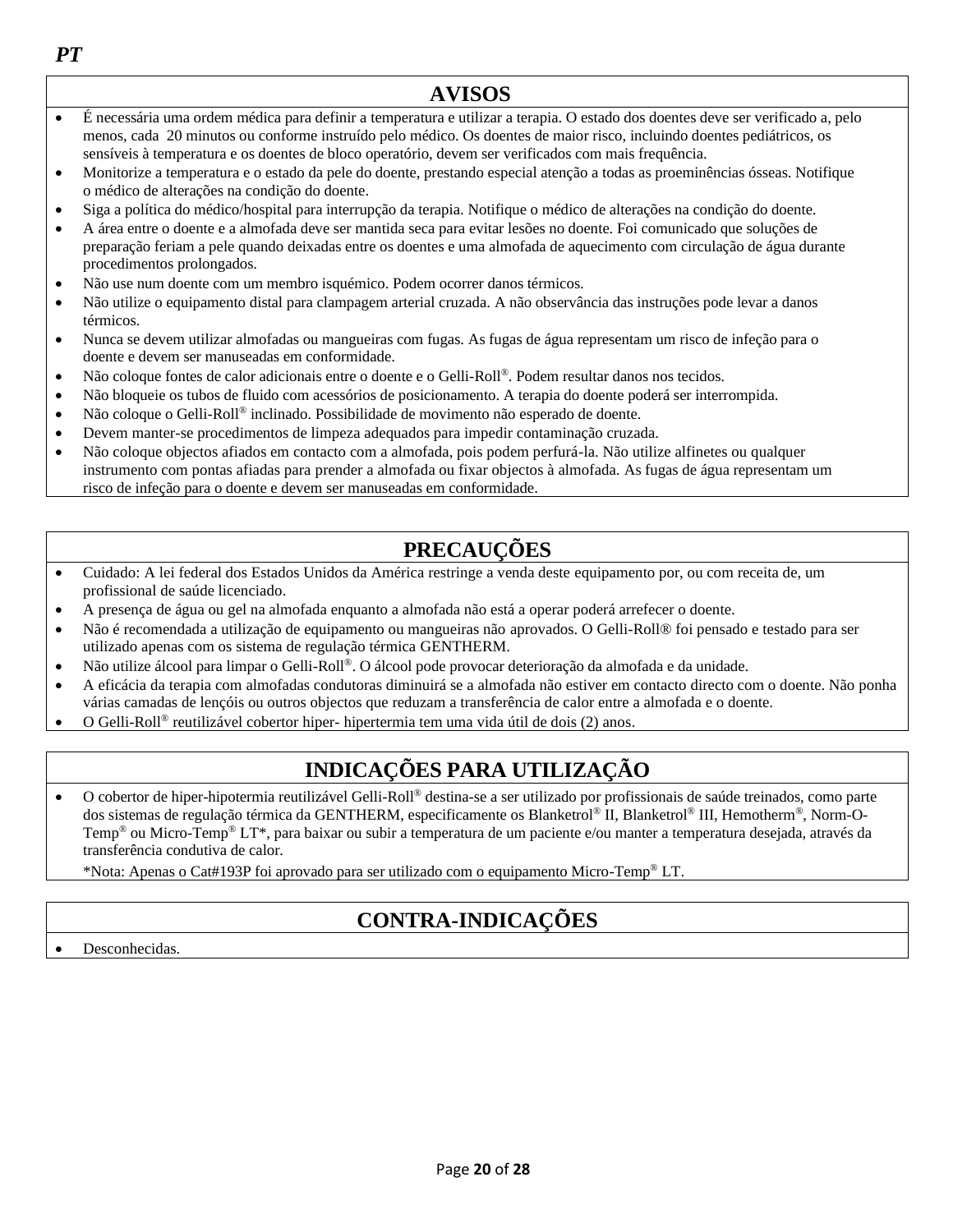## **INSTALAÇÃO**

- 1. Coloque o Gelli-Roll® enrolado sobre a cama, maca OU mesa. Desenrolar a almofada antes do período de aquecimento, pode aumentar o tempo necessário para que a almofada alcance a temperatura desejada.
- 2. Ligue a acoplação macho e fêmea desde a mangueira Cat#286 até à unidade. Certifique-se de que encaixam, ouvindo um "clique".
- 3. Una a almofada à mangueira Cat#286, inserindo os conectores da almofada nos conectores da mangueira. Os conectores devem emitir um "clique", quando encaixarem.
- 4. Verifique o reservatório do equipamento para garantir que está cheio de água esterilizada, ou que a água foi passada através de um filtro de calibre 0,22 mícrons ou inferior. Ligue a unidade e selecione a definição de temperatura desejada. A unidade deverá ser ligada, aproximadamente, 45 minutos antes da primeira utilização, de preferência logo ao início da manhã.
- 5. A regulação da temperatura depende da temperatura central do doente e do seu estado clínico. Esta temperatura deve ser ajustada conforme necessário para atingir ou manter a temperatura central nos valores recomendados pelo médico.
- 6. Após o tempo determinado, desenrole o Gelli-Roll®. Certifique-se de que a almofada está plana, com a mangueira perfeitamente desenrolada sem nós nem dobras em direção à unidade. Verifique a almofada antes de cada utilização para garantir a integridade do produto. (ou seja, sem fugas, fluxo é normal, etc.).
- 7. Caso seleccione o modo de arrefecimento, este arrefecimento durará aproximadamente 40 min.
- 8. Após encher e posicionar, certifique-se de que a almofada e a mangueira estão livres de nós ou dobras que possam restringir o fluxo.

## **INSTRUÇÕES DE UTILIZAÇÃO**

- Siga o manual de funcionamento do sistema de regulação térmica para instruções operativas.
- Para parar a terapia: desligue o sistema regulador. A água na almofada irá automaticamente escoar para a unidade. Deixe que escoe por completo antes de desligar a almofada da unidade ou de remover da cama.

## **LIMPEZA**

• Para limpar e desinfetar, utilize sempre detergentes e desinfetantes convencionais de equipamento tópico aprovado pelo hospital, que não contenham álcool. As almofadas são laváveis a temperaturas de aproximadamente 42 °C (108 °F). Certifique-se de que as almofadas não são colocadas em máquinas de lavar ou secar roupa. Evite o álcool e outros desinfectantes fortes não diluídos. Estes podem provocar coloração ou endurecimento do revestimento exterior da almofada. Enxague bem o produto com água limpa para remover qualquer resíduo de soluções de limpeza. Uma solução composta por 1 parte de lixívia para 10 de água pode ser igualmente utilizada para limpeza.

**Nota:** NÃO utilize esterilização por gás ou em autoclave para limpar e desinfectar este produto.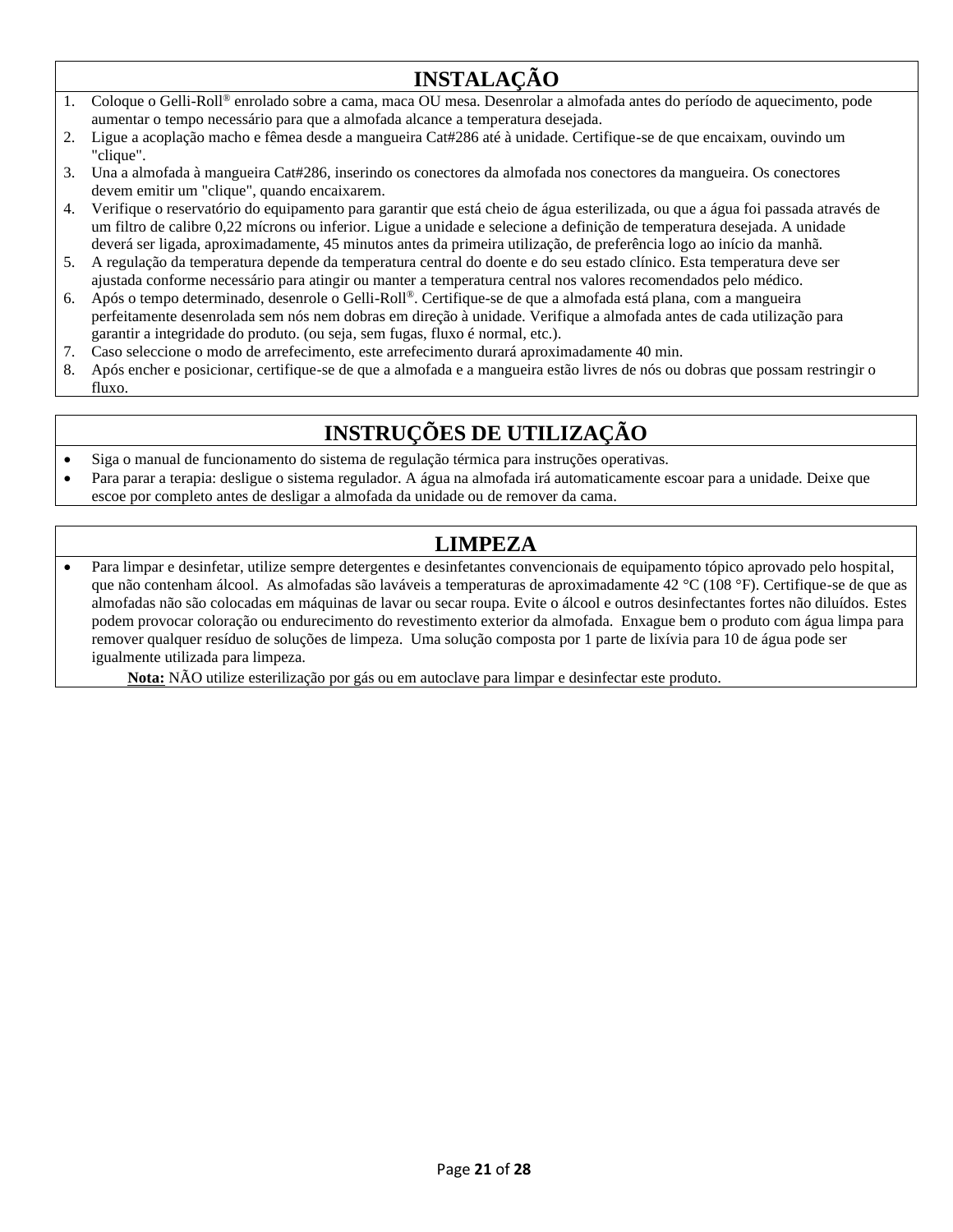## **INSTRUÇÕES DE REPARAÇÃO E ASSISTÊNCIA**

## **Reparação de nível I**

#### (utilizar o kit de reparação n.º 169 da GENTHERM fornecido com a almofada)

As atividades de manutenção e assistência poderão por vezes sobrepor-se. Em geral, a manutenção refere-se a qualquer atividade que não exija um técnico certificado. A manutenção pode ser efetuada por pessoal de cuidados de saúde ou por outras pessoas com formação.

As seguintes ações são consideradas de manutenção:

- 1. Inspeção, limpeza e desinfeção de almofadas e tubos.
- 2. Substituição de tubos ou outros acessórios.

Assistência refere-se a qualquer atividade que requeira um Técnico de Assistência de Equipamentos Médicos, Técnico de Eletrónica Biomédica Certificado ou um Engenheiro Clínico Certificado.

As seguintes ações são consideradas de assistência:

- 1. Reparação da almofada de gel.
- 2. Substituição de tubos ou outros acessórios.
- 3. Outras reparações.

Para reparar unicamente a almofada de gel. Utilização do kit de reparação fornecido:

- 1. A área a ser reparada tem de estar limpa e seca antes de aplicar a fita reparadora.
- 2. Qualquer superfície adesiva na área danificada pode ser limpa com óleo mineral. Remova os resíduos de óleo com água morna com detergente. Seque totalmente a superfície antes de aplicar a fita.
- 3. Meça a área danificada e corte a fita reparadora à medida. Deixe uma sobreposição de 1 cm em todos os lados.
- 4. Destaque cuidadosamente cerca de 1,5 cm de papel de revestimento castanho e vinque-o.
- 5. Aplique a parte de fita transparente exposta com cuidado sobre a superfície danificada. Extraia as bolhas de ar que possam estar aprisionadas debaixo da fita.
- 6. Continue a aplicar a fita reparadora com cuidado enquanto destaca o papel de revestimento devagar. Extraia as bolhas de ar que possam existir.

#### **Outras Reparações**

Se se observar uma dobra/enrolamento na almofada interna:

- 1. Colocar o Gelli-Roll esticado sobre uma superfície sólida.
- 2. Segurar no Gelli-Roll pela parte inferior da almofada.
- 3. Sacudir suavemente o Gelli Roll como se fosse um pequeno tapete até a dobra/enrolamento desaparecer.

## **ARMAZENAMENTO**

- Manuseie sempre as almofadas Gelli Roll com cuidado. Coloque o Gelli-Roll® enrolado sobre a cama, maca OU mesa. O levantamento do produto a partir dos cantos pode esticar o revestimento exterior, fazendo com que fique com marcas de estiramento ou se rasgue. As almofadas devem ser enroladas e transportadas nos braços (como um bebé). Se as almofadas forem transportadas sem apoio, o respectivo revestimento exterior poderá ficar esticado e submetido a uma tensão excessiva, o que poderá fazer com que se rasgue. Para almofadas de maiores dimensões podem utilizar-se carrinhos. Estes produtos são fabricados em conformidade com as especificações das normas de controlo de qualidade existentes e devem poder ser utilizados por longos períodos com o devido cuidado.
- As almofadas devem ser guardadas numa zona seca, em posição esticada ou enrolada (nunca dobradas). Manter as almofadas ao abrigo da luz solar directa. Afastar sempre as portas dos compartimentos e outros objectos afiados da almofada.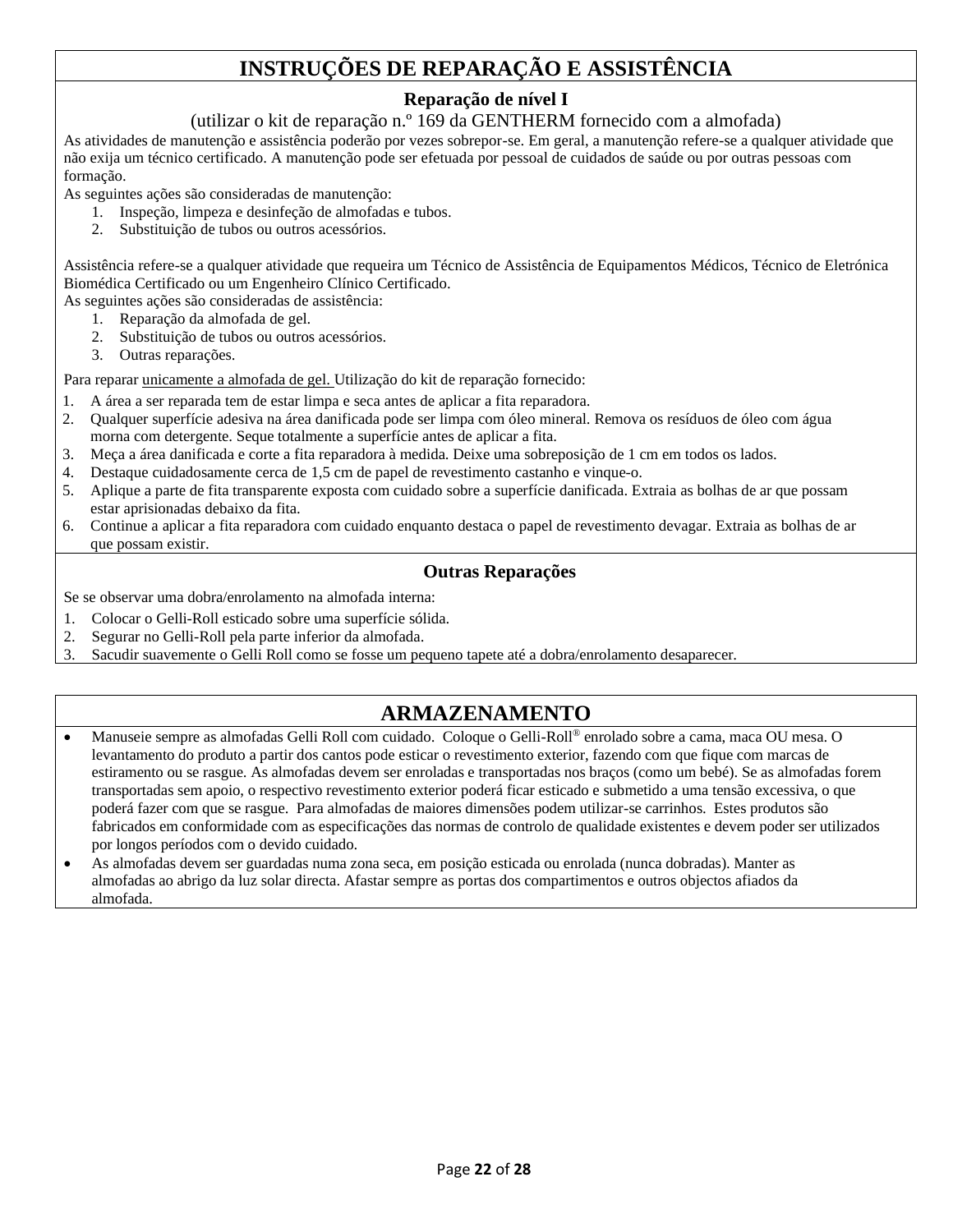| DA                    |                                                                                                                                                                                                                                                                                                                          |  |
|-----------------------|--------------------------------------------------------------------------------------------------------------------------------------------------------------------------------------------------------------------------------------------------------------------------------------------------------------------------|--|
| <b>ADVERSALER</b>     |                                                                                                                                                                                                                                                                                                                          |  |
| $\bullet$             | Temperaturindstilling og terapiens anvendelse kræver en læges ordination. Patienterne skal kontrolleres mindst hvert 20.<br>minut eller som anvist af en læge. Patienter med højere risiko, herunder pædiatriske, temperaturfølsomme patienter og                                                                        |  |
|                       | patienter på operationsstue skal kontrolleres oftere.                                                                                                                                                                                                                                                                    |  |
| $\bullet$             | Overvåg patientens hudtemperatur og tilstand, og vær især opmærksom på alle knoglefremspring. Underret lægen, hvis<br>patientens tilstand ændres.                                                                                                                                                                        |  |
| $\bullet$             | Følg lægens ordination/hospitalets retningslinier for seponering af behandlingen. Underretrret lægen, hvis patientens tilstand<br>ændres.                                                                                                                                                                                |  |
| $\bullet$             | Området mellem patienten og puden skal holdes tørt for at undgå skade på patienten. Prep-opløsninger er blevet rapporteret at<br>være skadelige for huden, når de får lov til at forblive mellem patienter og den vand-cirkulerende varmepude under langvarige<br>behandlinger.                                          |  |
| $\bullet$             | Må ikke anvendes på en patient med iskæmiske arme eller ben. Varmeskade kan opstå.                                                                                                                                                                                                                                       |  |
| $\bullet$             | Brug ikke enheden distalt for arteriel krydsfastspænding. Manglende overholdelse kan resultere i varmeskade.                                                                                                                                                                                                             |  |
| $\bullet$             | Der må aldrig bruges utætte puder eller slanger. Lækkende vand udgør en risiko for patientinfektion og skal behandles på en<br>hensigtsmæssig måde.                                                                                                                                                                      |  |
| $\bullet$             | Anbring ingen yderligere varmekilder mellem patienten og Gelli-Roll®. Det kan give anledning til vævsskade.                                                                                                                                                                                                              |  |
| $\bullet$             | Blokér ikke væskebaner med positioneringstilbehør. Patientbehandlingen kan blive afbrudt.                                                                                                                                                                                                                                |  |
| $\bullet$             | Placér ikke Gelli-Roll® på en hældende overflade. Risiko for uforudset patientbevægelse.                                                                                                                                                                                                                                 |  |
| $\bullet$             | Der skal opretholdes korrekte rengøringsprocedurer for at forhindre krydskontaminering.                                                                                                                                                                                                                                  |  |
| $\bullet$             | Anbring ikke skarpe genstande, så de berører underlaget, da der kan ske punkturer. Anvend ikke knappenåle, eller andre<br>instrumenter med skarpe spidser, til at fastgøre underlaget eller genstande til underlaget. Lækkende vand udgør en risiko for<br>patientinfektion og skal behandles på en hensigtsmæssig måde. |  |
| <b>FORHOLDSREGLER</b> |                                                                                                                                                                                                                                                                                                                          |  |
| $\bullet$             | Forsigtig: I henhold til amerikansk lovgivning må dette produkt kun sælges til eller på ordination af autoriseret sundhedspersonale.                                                                                                                                                                                     |  |

- Tilstedeværelse af vand eller gel på puden, mens denne ikke er i drift, kan afkøle patienten.
- Brug af ikke-godkendt udstyr eller slanger er ikke anbefalet. Gelli-Roll® er udelukkende udviklet og afprøvet til at bruges med GENTHERM-termiske reguleringssystemer.
- Brug ikke alkohol til at rengøre Gelli-Roll®. Alkohol kan forårsage nedbrydelse af puden og enheden.
- Effektiviteten af behandlingen med det ledende underlag vil blive reduceret, hvis underlaget ikke er i direkte kontakt med patienten. Der må ikke anbringes lagner i flere lag eller andre objekter, som kan nedsætte varmeoverførslen mellem underlaget og patienten.
- Gelli Roll® genanvendelige hyper hypertermi formular has levetid to (2) år.

## **INDIKATIONER FOR BRUG**

• Gelli-Roll® genanvendelige hyper-hypotermiske tæppe er beregnet til brug af uddannet sundhedspersonale som en del af GENTHERM's termiske reguleringssystemer, specielt Blanketrol® II, Blanketrol® III, Hemotherm®, Norm-O-Temp® eller Micro-Temp® LT\*, for at kunne sænke eller øge patientens temperatur og/eller opretholde den ønskede patienttemperatur vha. ledende varmeoverførsel.

\* Bemærk: Kun Cat#193P er godkendt til brug sammen med Micro-Temp® LT-enheden.

## **KONTRAINDIKATIONER**

• Ingen kendte.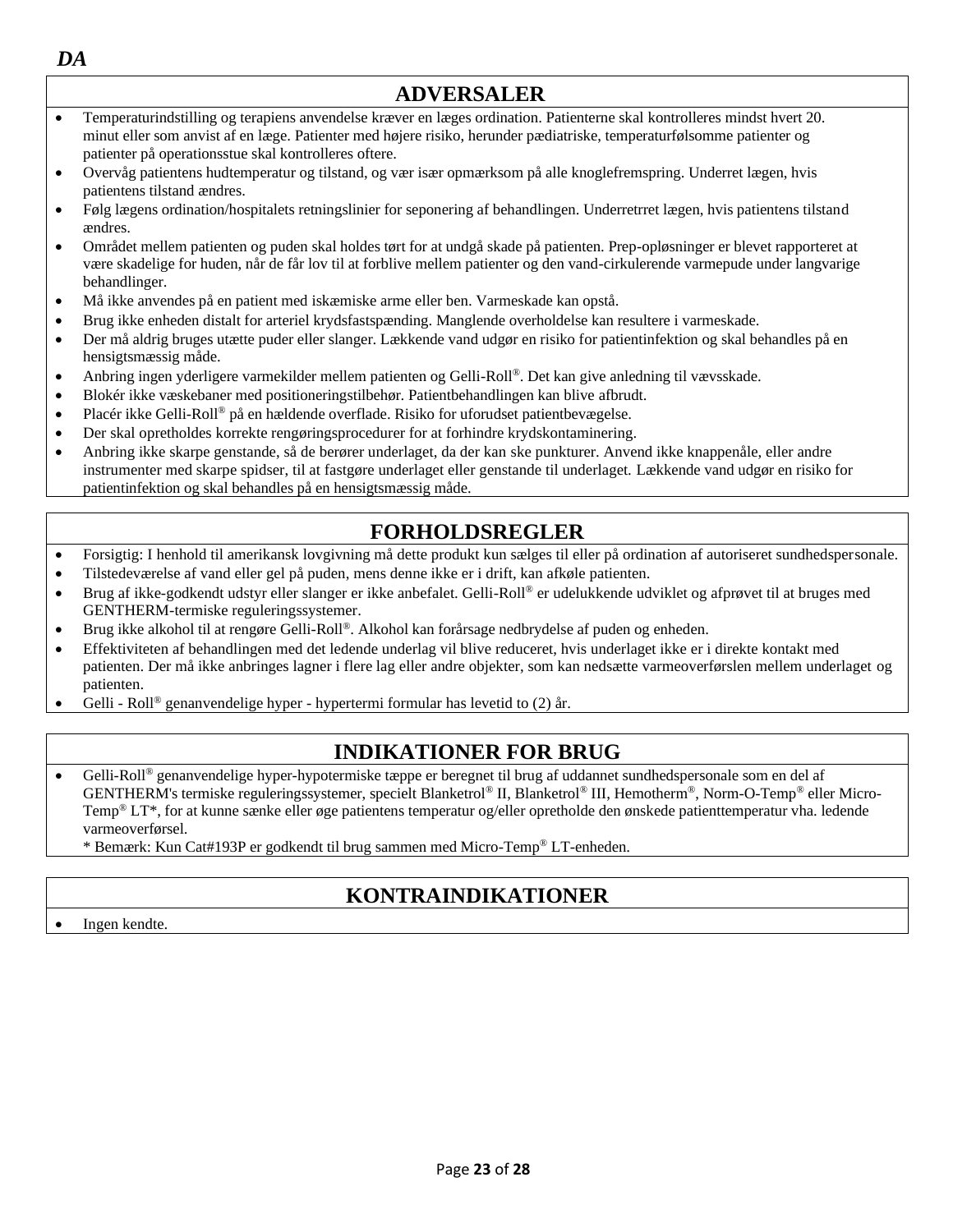## **KLARGØRING**

- 1. Placér den oprullede Gelli-Roll® på sengen, båren eller ELLER bordet. Udrulning af puden før opvarmningsperioden kan forlænge den tid, der skal til, for at puden når den ønskede temperatur.
- 2. Tilslut han- og hunkoblingen fra Cat#286-slangen til enheden. Sørg for at de "klikker" ved sammenkoblingen.
- 3. Fastgør puden på Cat#286-slangen ved at indsætte pudens stik i slangestikkene. Stikkene skal "klikke", når de kobles sammen.
- 4. Kontrollér udstyrets beholder for at sikre, at den er fyldt med sterilt vand eller vand, der er passeret gennem et filter på mindre end eller lig med 0,22 mikron. Tænd for enheden, og vælg den ønskede temperaturindstilling. Enheden skal være tændt i ca. 45 minutter inden første brug, helst tidligt om morgenen.
- 5. Indstilling af temperaturen afhænger patientens kernetemperatur og kliniske tilstand. Denne temperatur justeres efter behov for at opnå og/eller vedligeholde den ønskede endelige kernetemperatur efter lægens ordination.
- 6. Efter den afsatte tid, rulles Gelli-Roll® ud. Sørg for, at puden ligger plant med slangen, der er ført uden knæk hen til enheden. Kontrollér puden før hver brug for at sikre, at produktets fungerer som det skal (dvs. ingen lækager, normal gennemstrømning osv.).
- 7. Hvis der er valgt køletilstand, tager nedkølingen ca. 40 minutter.
- 8. Efter påfyldning og positionering skal man sørge for, at puden og slangen er fri for knæk, der kan begrænse gennemstrømningen.

## **BETJENINGSVEJLEDNING**

- Slå op i operationshåndbogen for det termiske reguleringssystem for at få betjeningsvejledning.
- Behandlingen afbrydes ved at: Slukke for reguleringssystemet. Vandet i puden vil automatisk løbe tilbage i enheden. Lad vandet løbet helt ud af puden, før den kobles fra enheden eller fjernes fra sengen.

## **RENGØRING**

• Til rengøring og desinfektion bruges altid almindelige hospital-godkendte rengøringsmidler til topikal (pletvis) rengøring og desinfektionsmidler, der ikke indeholder alkohol. Puderne kan vaskes ved temperaturer på ca. 42,2°C. Sørg for, at puderne ikke kommer ind i vaskemaskiner eller tørretumblere. Undgå alkohol og andre stærke, ufortyndede desinfektionsmidler. Disse kan forårsage pletter eller hærdning af pudens yderside. Skyl produktet grundigt med klart vand for at fjerne eventuelle rester fra rengøringsopløsningerne. En opløsning bestående af 1:10 dele blegemiddel til vand kan også anvendes til rengøringsformål. **Bemærk:** Brug ikke gassterilisering eller autoklavering til rengøring og desinfektion af produktet.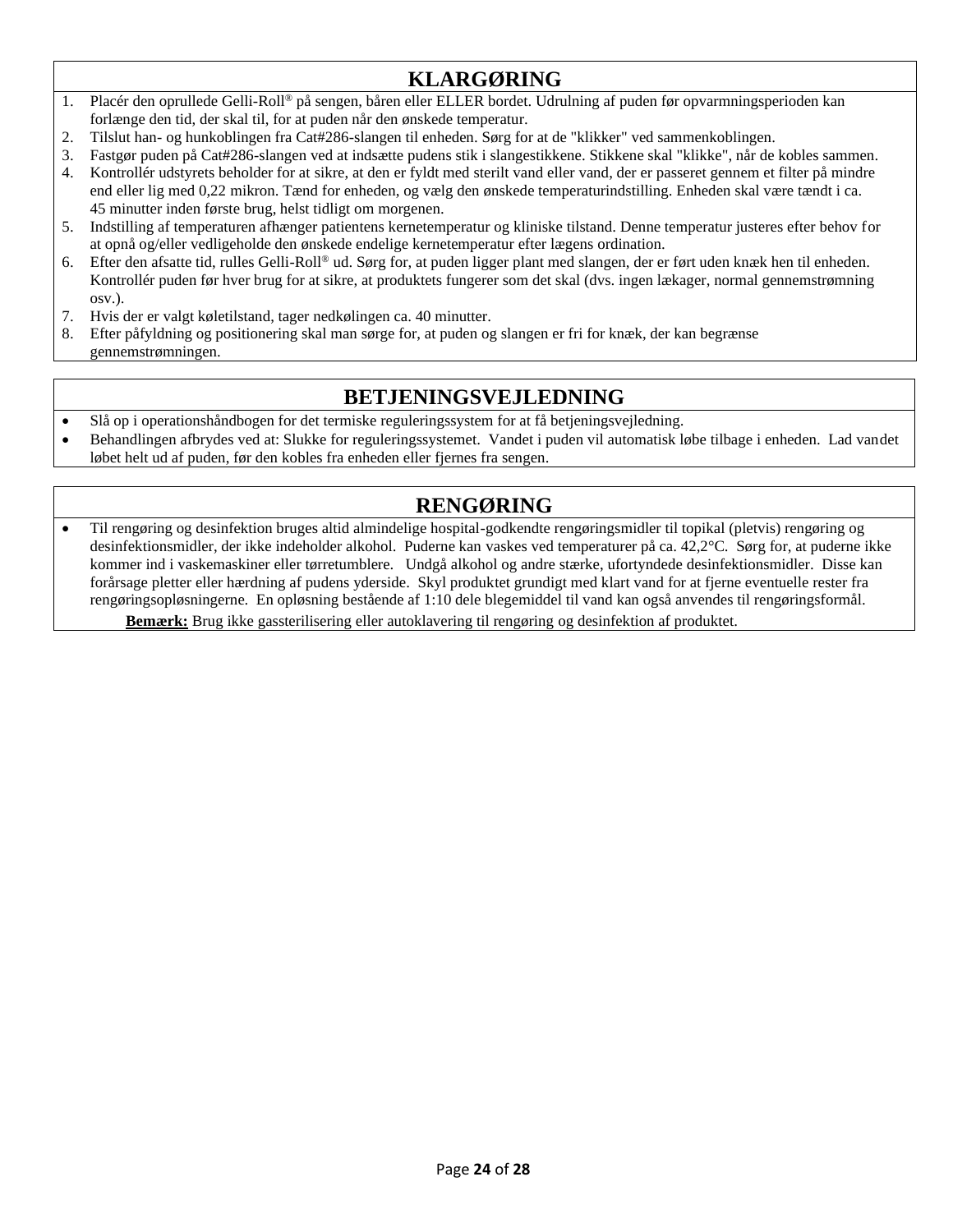## **VEDLIGEHOLDELSE OG SERVICE**

#### **Niveau I reparation**

#### (Brug GENTHERM reparationsudstyr nr. 169 med pude)

Vedligeholdelses- og serviceaktiviteter vil nogle gange overlappe hinanden. Generelt henviser vedligeholdelse til enhver aktivitet, der ikke kræver en autoriseret tekniker. Vedligeholdelse kan udføres af sundhedspersonale eller af andre uddannede personer. Følgende handlinger anses for at være vedligeholdelse:

1. Eftersyn, rengøring og desinficering af puder og slanger.

2. Udskiftning af slanger, andet tilbehør.

Service henviser til enhver aktivitet, der kræver en servicetekniker for medicinsk udstyr, en autoriseret biomedicinsk elektroniktekniker eller en autoriseret klinisk ingeniør.

Følgende handlinger anses for at være service:

- 1. Reparation af gelpuder.
- 2. Udskiftning af slanger og andet tilbehør.
- 3. Andre reparationer.

Kun til reparation af Gel Pad. Brug reparationsudstyret efter at have sørget for eller foretaget følgende:

- 1. Området, der skal repareres, er være rent og tørt inden anvendelse af reparationstapen.
- 2. Enhver blotlagt klæbrig overflade på det beskadigede område kan rengøres med mineralolie. Fjern mineralolierester med varmt sæbevand. Tør overfladen helt inden anbringelse af tapen.
- 3. Mål det beskadigede område og afskær reparationstapen til passende størrelse. Tillad ca. 1 cm overlapning på alle sider.
- 4. Træk forsigtigt ca. 1½ cm af det brune udløsningspapir tilbage og fold det.
- 5. Anbring forsigtigt den blotlagte del af den gennemsigtige tape på den beskadigede overflade. Pres eventuelle luftbobler ud, som kan have samlet sig under tapen.
- 6. Fortsæt med omhyggeligt at påsætte reparationstapen, idet papirunderlaget langsomt fjernes. Pres eventuelle luftbobler ud.

#### **Anden reparation**

Hvis en fold/bugt bemærkes i den indvendige pude:

- 1. Læg Gelli-Roll® fladt ned på en solid overflade.
- 2. Hold Gelli-Roll® ved pudens fod.
- 3. Ryst forsigtigt Gelli-Roll® som et lille tæppe, indtil folden/bukningen forsvinder.

## **OPBEVARING**

- Håndter altid Gelli-Roll® puderne forsigtigt. Riv dem aldrig væk fra sengen, båren ELLER bordet. Løftes produktet fra hjørnerne, kan det få den ydre hud til at strækkes og forårsage strækmærker eller revner. Puder skal rulles op og holdes forsigtigt i vuggestilling (som en baby), når de løftes eller bæres. Bæres de uden at understøttes, kan det strække den ydre hud og forårsage unødvendig belastning, hvilket kan resultere i splitring. Transportvogne kan bruges til størrer puder. Disse produkter er konstrueret iht. eksisterende standarder for kvalitetskontrol og vil kunne bruges i lang tid fremover, forudsat at de passes ordentligt.
- Puderne skal opbevares på et tørt område i en flad eller oprullet position (aldrig foldet). Hold puderne uden for direkte sollys. Sørg altid for at skabslåger og andre skarpe genstande ikke kommer i kontakt med pudens overflader.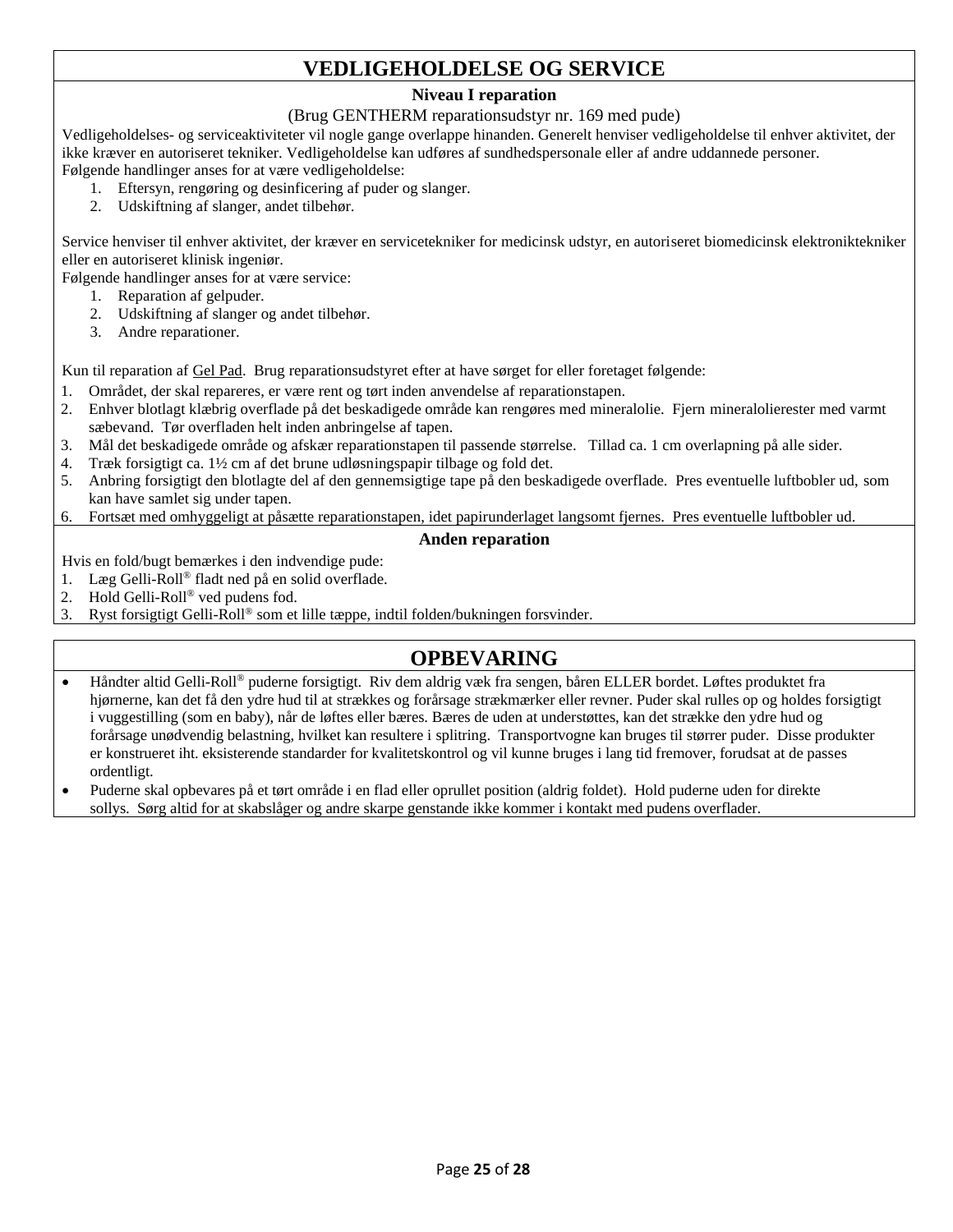**VARNINGAR** • Läkarens ordination krävs för temperaturinställning och användning av behandlingen. Kontrollera patienterna åtminstone var

- 20 minut eller enligt läkares anvisningar. Högriskpatienter, inklusive pediatriska, temperaturkänsliga patienter och patienter i operationssal, bör kontrolleras oftare.
- Övervaka patientens hudtemperatur och tillstånd och var speciellt uppmärksam på alla beniga utskjutande partier. Meddela läkaren om patientens tillstånd förändras.
- Följ läkarens ordination/sjukhusets policy för när behandlingen ska avbrytas. Meddela läkaren om patientens tillstånd förändras.
- Området mellan patienten och dynan bör hållas torrt för att undvika patientskada. Preparationslösningar har rapporterats skada huden när de lämnas mellan patienterna och en vattencirkulerande värmedyna under längre procedurer.
- Använd inte med en patient med en ischemisk extremitet. Värmeskada kan uppstå.
- Använd inte enheten distalt mot aortaklämmor. Underlåtenhet att iaktta dessa råd kan leda till värmeskada.
- Använd aldrig kuddar eller slangar som läcker. Vattenläckor utgör en infektionsrisk och bör hanteras därefter.
- Placera inte ytterligare värmekällor mellan patienten och Gelli-Roll®. Vävnadsskada kan uppstå.
- Blockera inte vätskepassagerna med positioneringstillbehör. Patientbehandlingen kan avbrytas.
- Placera inte Gelli-Roll® så att den lutar. Risk för oväntad patientrörelse.
- Lämpliga rengöringsförfaranden bör tillämpas för att förhindra korskontaminering.
- Placera inga vassa föremål mot eller på dynan, eftersom dessa kan punktera dynan. Använd inte nålar eller andra redskap med vass spets för att sätta fast dynan eller fästa föremål vid dynan. Vattenläckor utgör en infektionsrisk och bör hanteras därefter.

## **FÖRSIKTIGHETSÅTGÄRDER**

- Var försiktig: Federal lagstiftning i USA begränsar försäljningen av den här enheten till enbart av, eller på ordination av, legitimerad sjukvårdspersonal.
- Förekomst av vatten eller gel på dynan när den inte är inkopplad kan kyla patienten.
- Användning av icke-godkänd utrustning eller icke-godkända slangar rekommenderas ej. Gelli-Roll® har enbart utformats och testats för användning med GENTHERM värmereglerande system.
- Använd inte alkohol för att rengöra Gelli-Roll®. Alkohol kan göra att dynan och enheten försämras.
- Effektiviteten vid behandling med en värmeledande dyna reduceras om dynan inte är i direkt kontakt med patienten. Placera inte flera lager lakan eller andra föremål som reducerar överföringen av värme mellan dynan och patienten.
- Gelli Roll<sup>®</sup> återanvändbara hyper hypertermi filt har en livslängd på två (2) år.

## **BRUKSANVISNING**

• Gelli-Roll® hyper-hypotermidyna är avsedd att användas av utbildad sjukvårdspersonal som en del av GENTHERM:s värmereglerande system, specifikt Blanketrol® II, Blanketrol® III, Hemotherm®, Norm-O-Temp® eller Micro-Temp® LT\*för att sänka eller höja en patients temperatur och/eller upprätthålla önskad patienttemperatur genom konduktiv värmeöverföring. \*Obs: Endast kat. nr. 193P har godkänts för användning med Micro-Temp® LT-enheten.

## **KONTRAINDIKATIONER**

• Inga kända.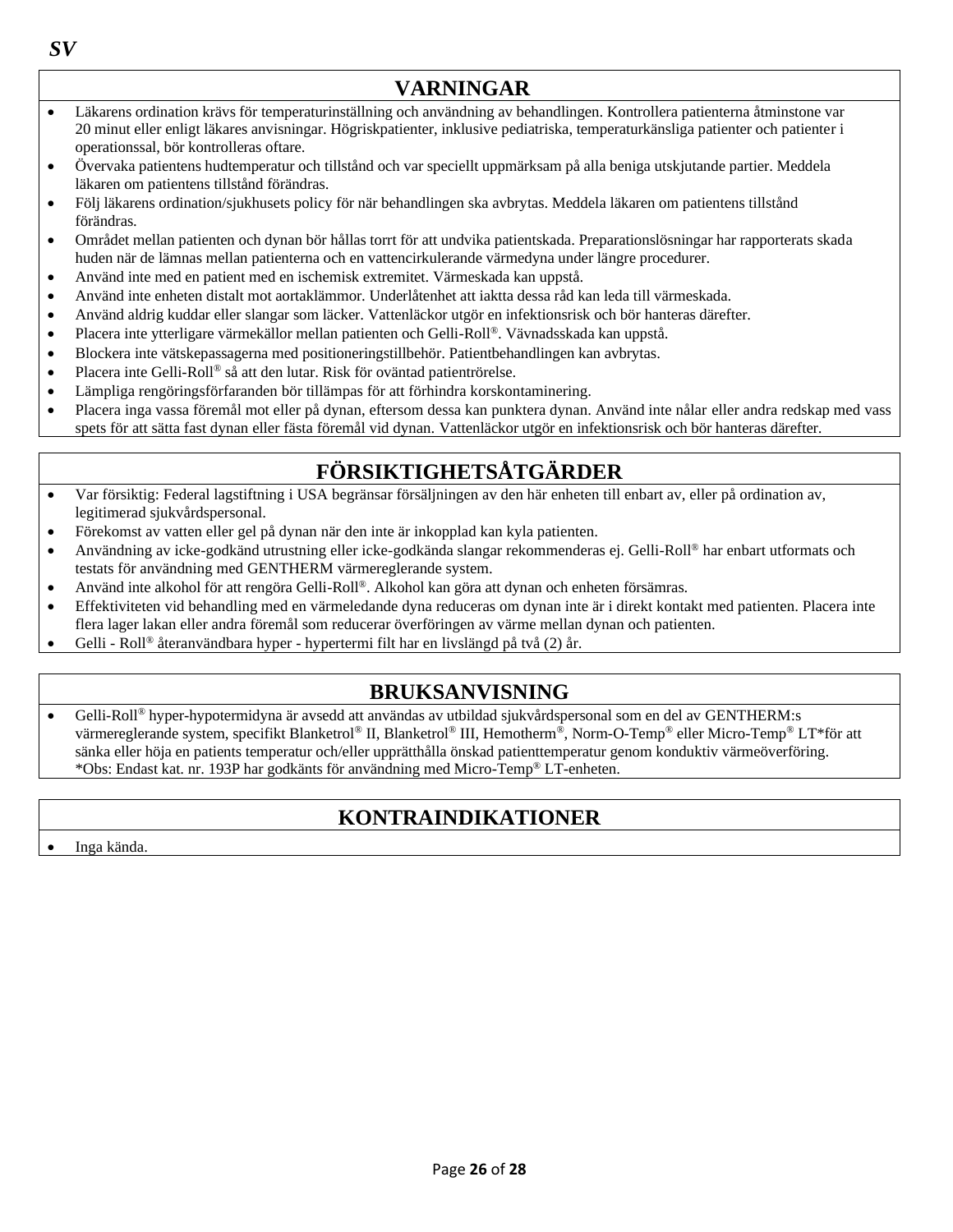## **INSTÄLLNING**

- 1. Placera den ihoprullade Gelli-Roll® på sängen, båren eller operationsbordet. Om dynan rullas upp före uppvärmningsperioden kan den tid som krävs för att dynan ska uppnå önskad temperatur öka.
- 2. Anslut hankopplingen och honkopplingen från Cat#286-slangen till enheten. Kontrollera att de "klickar" när de låses ihop.
- 3. Fäst dynan på Cat#286-slangen genom att föra in dynans kontakter i slangens uttag. Kontakterna bör "klicka" när de låses ihop.
- 4. Kontrollera att utrustningens reservoar är full med sterilt vatten eller vatten som har passerat genom ett filter på mindre än eller lika med 0,22 mikron. Sätt på enheten och välj önskad temperaturinställning. Sätt på enheten ca 45 minuter före första användningen, helst som första åtgärd på morgonen.
- 5. Temperaturinställningen beror på patientens kärntemperatur och patientens kliniska tillstånd. Temperaturen bör justeras efter behov för att uppnå och/eller upprätthålla eftersträvad kärntemperaturen enligt läkarens ordination.
- 6. Rulla ut Gelli-Roll® efter förutsagd tid. Kontrollera att dynan ligger platt med slangen riktad utan veck mot enheten. Kontrollera att dynan fungerar som den ska före varje användning.(d.v.s. inga läckor, normalt flöde etc.).
- 7. Om avkylningsläget väljs tar nedkylningen ca 40 minuter.
- 8. När dynan är fylld och positionerad ska du kontrollera att den och slangen inte har några veck som kan förhindra flödet.

## **ANVÄNDNINGSINSTRUKTIONER**

- Följ värmeregleringssystemets bruksanvisning för användningsinstruktioner.
- Avbryt behandlingen genom att stänga av regleringssystemet. Vattnet i dynan töms automatiskt tillbaka till enheten. Se till att den töms helt innan du kopplar ur dynan från enheten eller tar bort den från sängen.

## **RENGÖRING**

• För rengöring och desinfektion ska konventionella för sjukhusutrustning godkända topiska rengöringsmedel och desinfektionsmedel som inte innehåller alkohol användas. Dynorna kan tvättas vid en temperatur på ca 42 °C (108 °F). Se till att dynorna inte läggs i tvättmaskin eller torktumlare. Undvik användning av alkohol eller andra starka, outspädda desinfektionsmedel. Dessa medel kan ge upphov till fläckar eller leda till att dynans utsida hårdnar. Skölj produkten noggrant med rent vatten för att avlägsna alla rester av rengöringsmedel. En lösning som består av 1:10 delar blekmedel och vatten kan också användas för rengöring.

**Obs!** Använd INTE gassterilisering eller autoklavering för att rengöra och desinficera denna produkt.